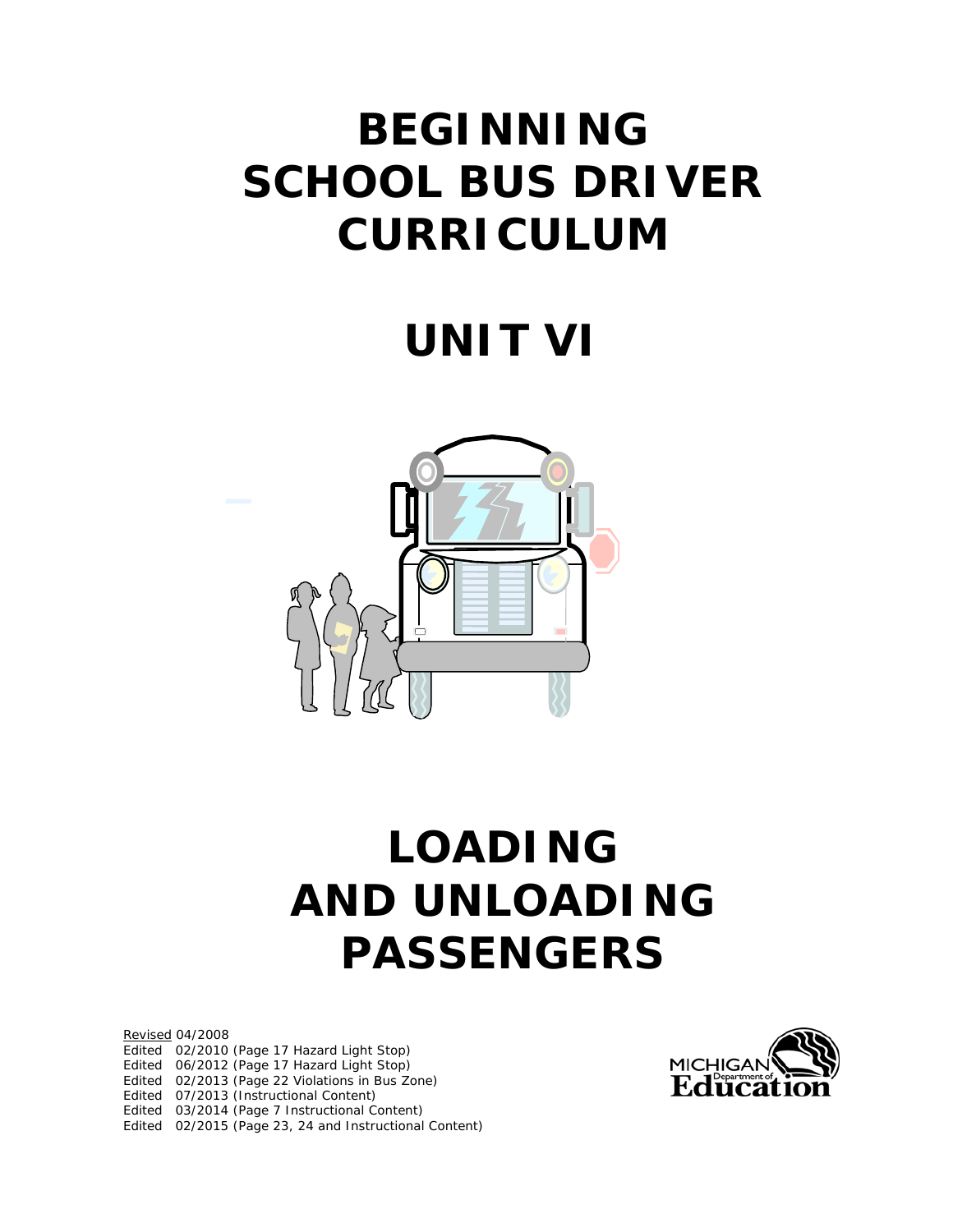## **UNIT VI LOADING AND UNLOADING PASSENGERS**

## **Table of Contents**

| Introduction to Loading and Unloading Passengers 4                                                                                                                        |
|---------------------------------------------------------------------------------------------------------------------------------------------------------------------------|
|                                                                                                                                                                           |
| <b>Highway or Street</b><br>Private Road<br>$\bullet$<br>Private Driveway<br>$\bullet$                                                                                    |
| Diagram of Highway-Roadway for Bus Stop Locations 5                                                                                                                       |
|                                                                                                                                                                           |
|                                                                                                                                                                           |
| Proper and Improper Uses of the Alternately Flashing Lights  9                                                                                                            |
| Seventeen Steps for Loading/Unloading Pupils 10<br>Approaching the Stop<br>$\bullet$<br>• At the Bus Stop<br>Leaving the Stop Location<br>$\bullet$                       |
| Annotated Student Loading/Unloading Procedures 11                                                                                                                         |
| Bus Driver Activities When Approaching Bus Stops 13<br>400 Feet from the Bus Stop<br>$\bullet$<br>200 Feet from the Bus Stop<br>$\bullet$<br>At the Bus Stop<br>$\bullet$ |
| Requirements for a "Amber Light" (Hazard Light) Stop 14                                                                                                                   |
| Procedure for Loading/Unloading Passengers                                                                                                                                |
|                                                                                                                                                                           |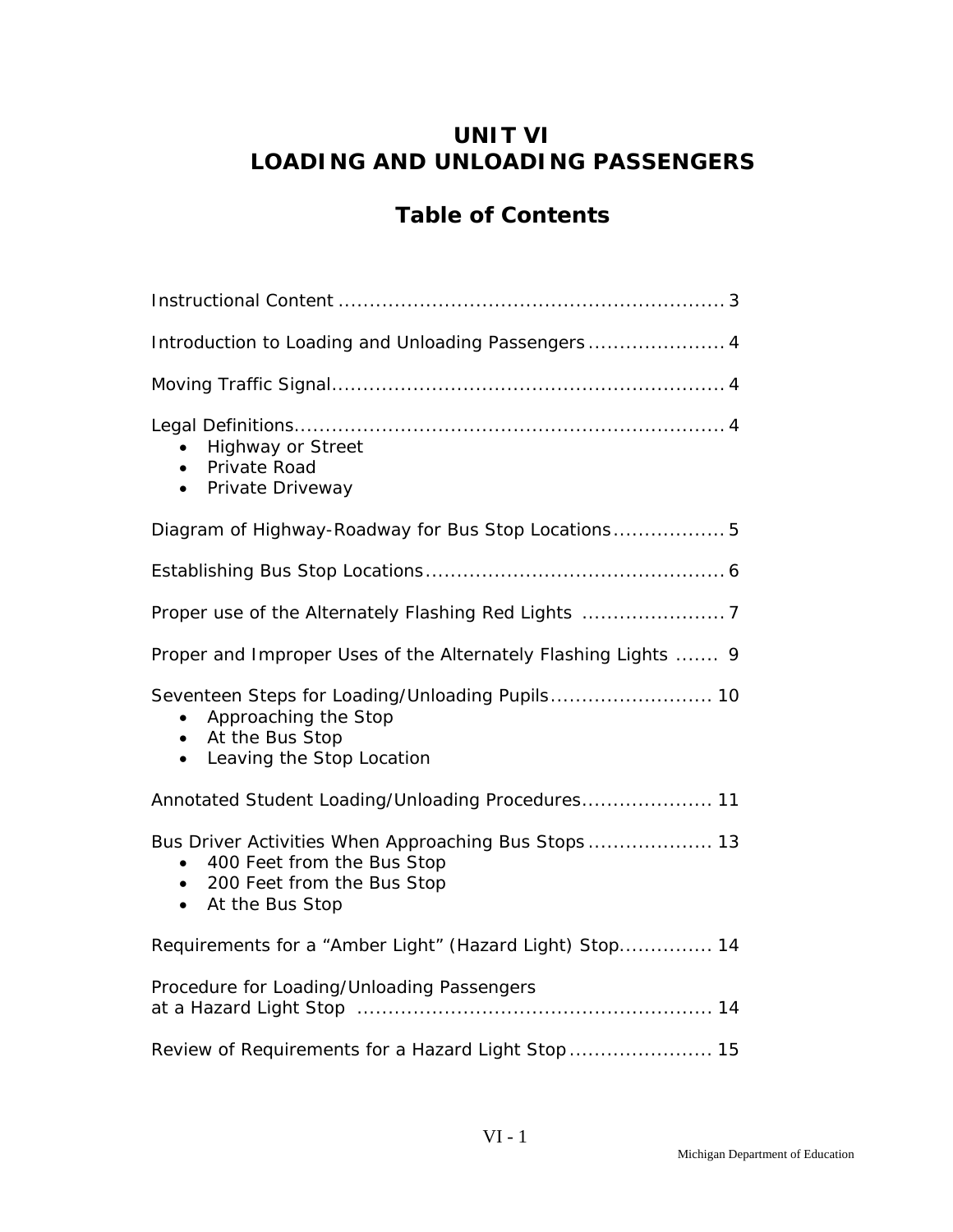| Loading/Unloading on School or Other Private Property  15       |
|-----------------------------------------------------------------|
| Procedure for Loading Passengers on School or other             |
| Procedure for Unloading Passengers on School or other           |
|                                                                 |
| Procedure for Loading Passengers at a Turnaround Stop           |
| Procedure for Unloading Passengers at a Turnaround              |
| Diagrams<br>$\bullet$<br>$\circ$                                |
| Unloading at a Driveway Turnaround Stop  20<br>$\circ$          |
| Unloading at an Intersection Turnaround Stop 21<br>$\circ$      |
|                                                                 |
| What is the Drivers Role if a Vehicle Passes the School Bus? 22 |
| Procedures for Reporting a Motorist Who Passes a Stopped        |
| Vehicle Passing Stopped Bus Report Form 24                      |
| Reasons for Maintaining an Accurate Time Schedule 25            |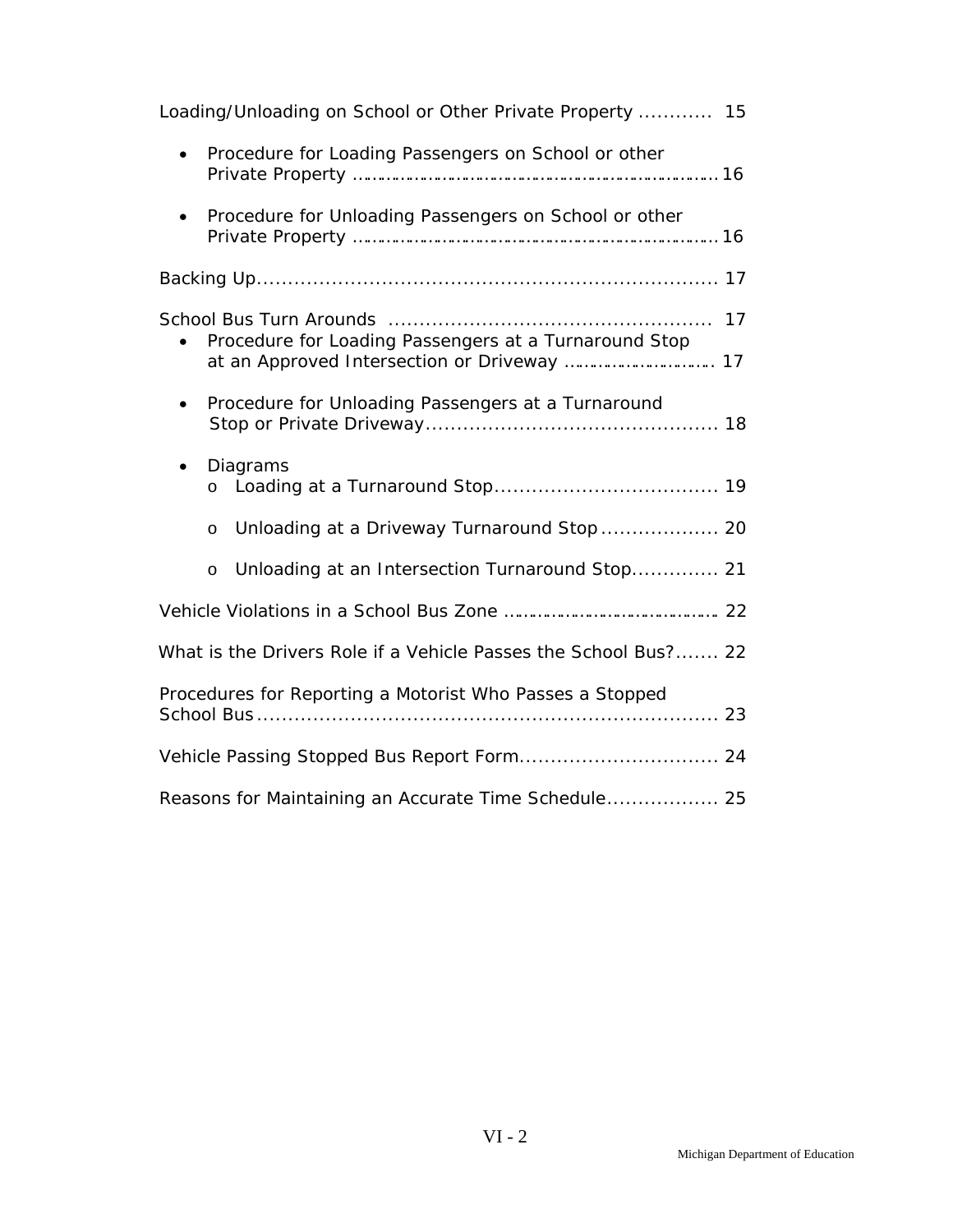# **Unit VI LOADING AND UNLOADING PASSENGERS**

| <b>Instructional Content</b>                                                                                                                                                   |  |  |  |
|--------------------------------------------------------------------------------------------------------------------------------------------------------------------------------|--|--|--|
| The driver will be provided instruction with the following<br>concepts:                                                                                                        |  |  |  |
| The driver will explain the legal requirements and the<br>recommendations on stop locations for loading and unloading<br>passengers.                                           |  |  |  |
| The driver will describe the proper and improper use of the<br>alternately flashing lights.                                                                                    |  |  |  |
| The driver will correctly sequence the necessary actions for loading<br>$\bullet$<br>passengers on a highway, street, or private road ("red light" stop).                      |  |  |  |
| The driver will state the requirements for and correctly sequence the<br>$\bullet$<br>necessary actions for loading and unloading passengers using the<br>amber hazard lights. |  |  |  |
| The driver will correctly sequence the necessary actions for loading<br>passengers on school or other private property.                                                        |  |  |  |
| The driver will correctly sequence the necessary actions for loading<br>$\bullet$<br>and unloading passengers at a turnaround stop.                                            |  |  |  |
| The driver will explain the procedure for reporting motorists who<br>$\bullet$<br>illegally pass the bus when loading or unloading passengers.                                 |  |  |  |
| The driver will explain the importance of maintaining an accurate<br>time schedule.                                                                                            |  |  |  |
|                                                                                                                                                                                |  |  |  |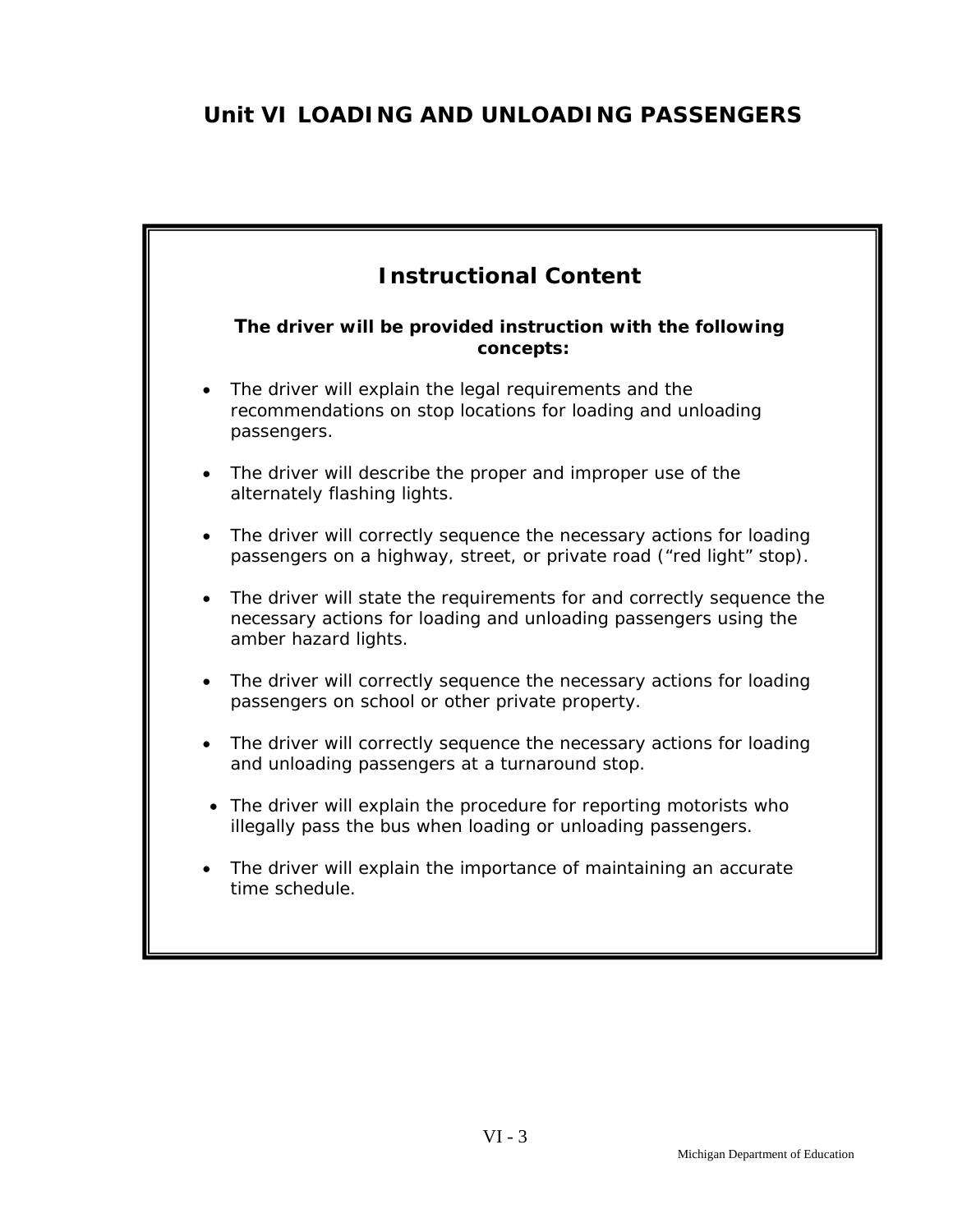## **Introduction to Loading and Unloading of Passengers**

The loading and unloading of passengers presents the driver with tremendous responsibilities and requires the use of sound judgment. The driver must execute the proper procedures for interacting with other vehicular traffic, in directing pupils crossing the roadway and in managing pupils who are loading and unloading from the bus.

This unit deals with the proper use of alternately flashing and hazard warning lights as well as the procedures for safe loading and unloading of passengers. Learning and using these procedures will assist the driver in safely transporting their passengers to and from school. Ignoring these procedures could result in serious injury or death to one or more of their passengers or other highway users.

## **Moving Traffic Signal**

A school bus is a moving traffic signal. It is extremely important that drivers know the legal and proper use of the alternately flashing lights and the hazard warning lights. It is the drivers' responsibility to provide adequate warning to the other traffic that they are going to stop for loading or unloading. Knowing when not to use these lights will also contribute to the safety of students and motorists. Also, understanding some definitions will assist in properly using the different light systems.

## **Legal Definitions**

**Roadway Sec. 257.55** 

**"Roadway"** means that portion of a highway improved, designed, or ordinarily used for vehicular travel. In the event a highway includes two or more separate roadways, the term "roadway" as used herein, shall refer to any such roadway separately, but not to all such roadways collectively.

#### **Highway or Street Sec. 257.20**

**"Highway or street"** means the entire width between the boundary lines of every way publicly maintained when any part thereof is open to the use of the public for purposes of vehicular travel.

#### **Private Road Sec. 257.44**

**"Private road"** means a privately owned and maintained road, allowing access to more than one residence or place of business, which is normally open to the public and upon which persons other than the owners located thereon, may also travel.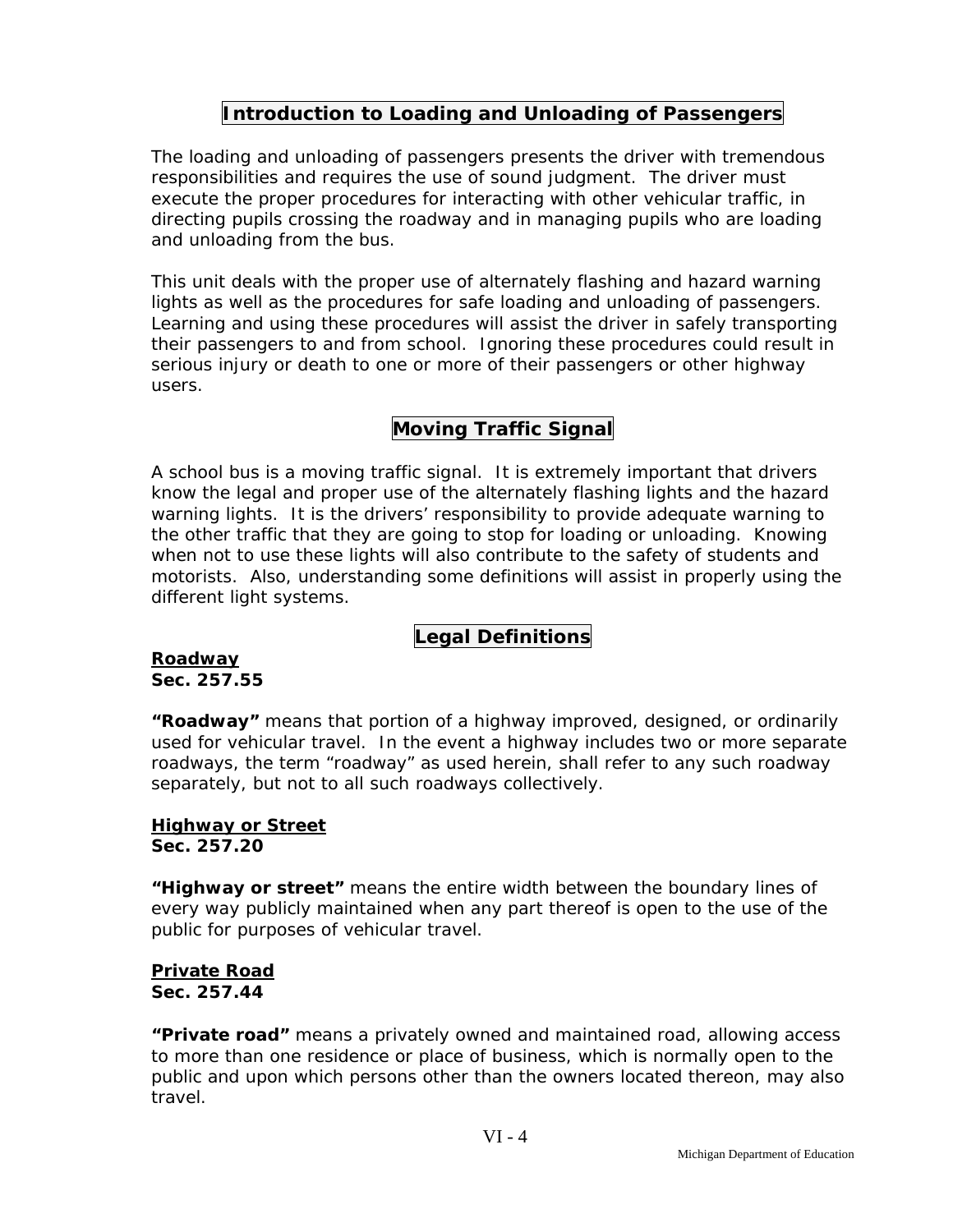## **Legal Definitions continued**

## **Private Driveway**

**Sec. 257.44** 

**"Private driveway"** means any piece of privately owned and maintained property which is used for vehicular traffic, but is not open or normally used by the public.



**HIGHWAY - ROADWAY DEFINITION**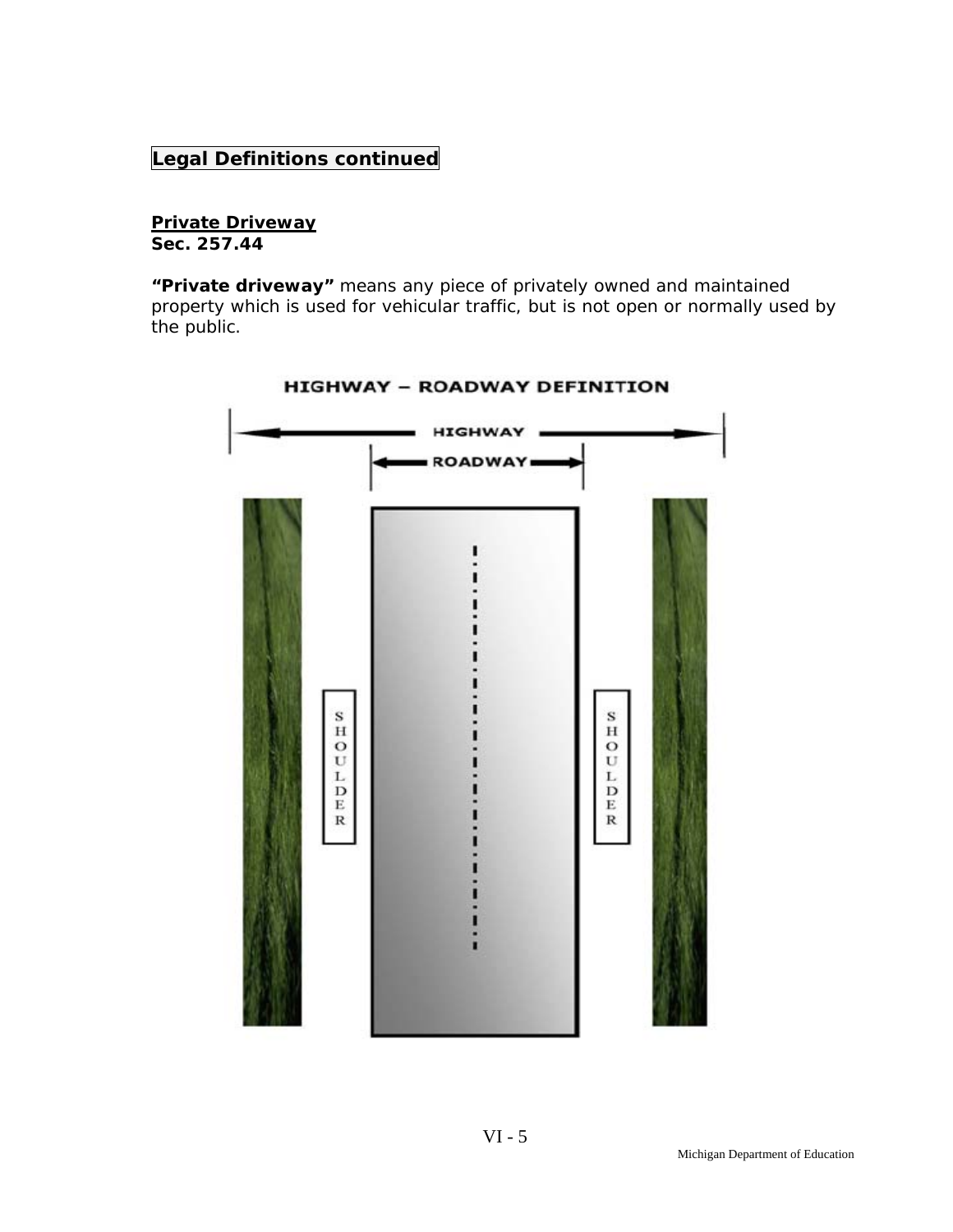## **Establishing Bus Stop Locations**

There are legal requirements and recommendations from state agencies which govern the location of stops on the highway. As an important member of the safety team, one of the driver's tasks is to assist in assessing the desirability of stop locations. Often times environmental or road repair conditions require route or stop location changes. Drivers should be prepared to supply their supervisors with a description of the problem.

#### **Sec. 257.1855**

- **4.** The driver of a school bus shall not stop the bus for the purpose of receiving or discharging pupils in the following instances:
	- **a.** Within 200 feet of a public highway or roadway intersection unless the stop is approved by the school administrator or person or entity under contract with a school to provide pupil transportation services.
	- **b.** Upon a limited access highway or freeway, or upon any other highway or roadway that has been divided into 2 roadways by leaving an intervening space, a physical barrier, or clearly divided sections so constructed as to impede vehicular traffic if the pupils are required to cross the highway or roadway.
	- **c.** Upon a highway or roadway constructed or designed to permit 3 or more separate lanes of vehicular traffic in either direction if the pupils are required to cross the highway or roadway.
- **5.** The driver of a school bus when using the alternately flashing overhead red lights shall not stop the bus on a highway or roadway for the purpose of receiving or discharging pupils under the following conditions:
	- **a.** If the lawful speed limit is more than 35 miles per hour and the stopped bus is not clearly and continuously visible to approaching vehicles on that highway or roadway for at least 400 feet. When the distance from the stopped bus to the end of the highway or roadway is less than 400 feet, clear and continuous visibility must be available from the bus to the end of the highway or roadway.
	- **b.** If the lawful speed limit is 35 miles per hour or less and the stopped bus is not clearly and continuously visible to approaching vehicles on that highway or roadway for at least 200 feet. When the distance from the stopped bus to the end of the highway or roadway is less than 200 feet, clear and continuous visibility must be available from the bus to the end of the highway or roadway.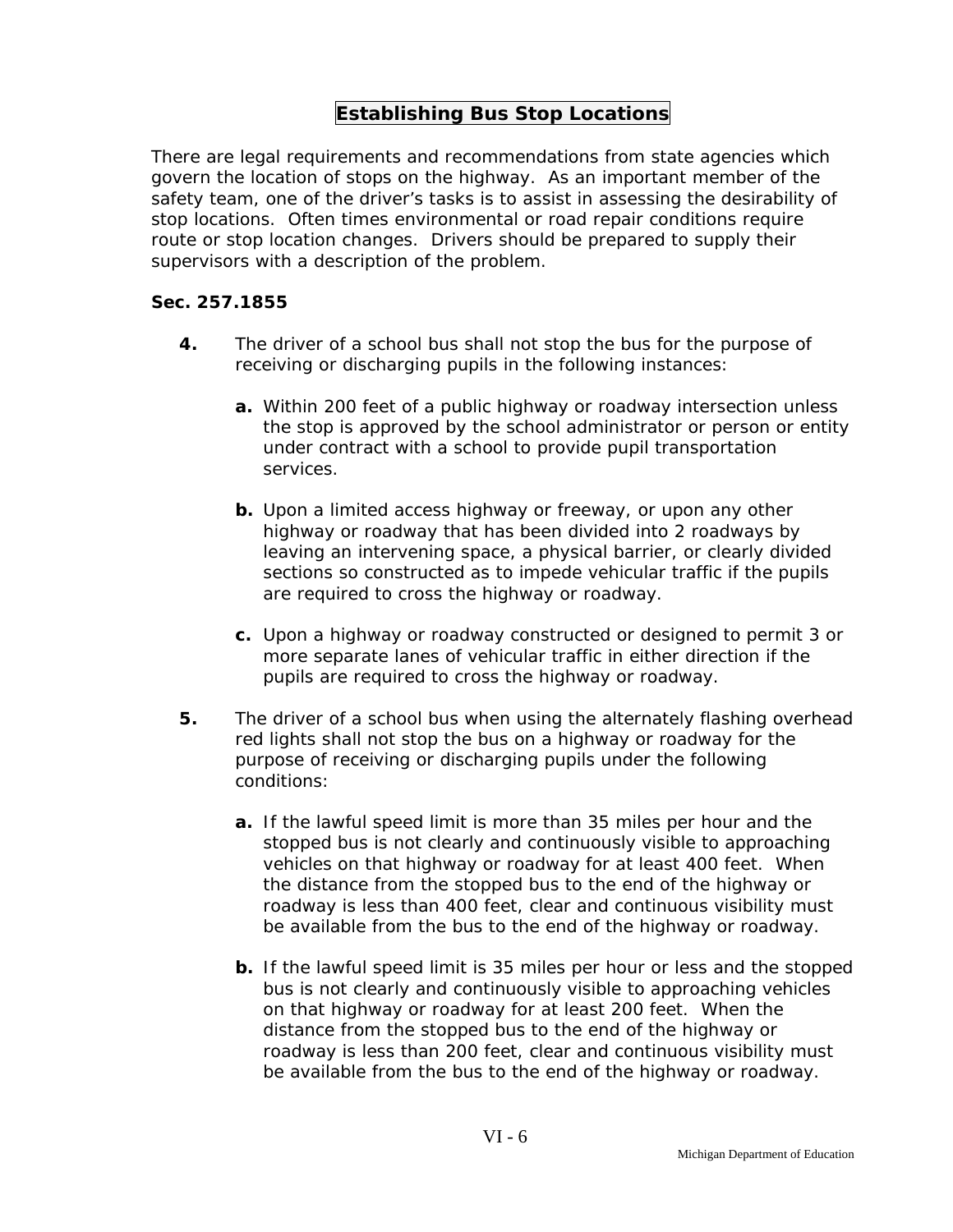## **Establishing Bus Stop Locations continued**

#### **Sec. 257.1855 (continued)**

**c.** Within 50 feet of an intersection if the intersection is controlled by a traffic stop and go signal.

Since the alternately flashing lights or hazard warning lights must be activated 200 feet in advance of the stop, stops must be at least 200 feet apart.

The roadside can have an effect on bus stop location. The roadside should be sufficiently clear so that pupils have room to wait off the roadway. The age of pupils can make a difference. Bus stops may have to have a clear roadside on the opposite side of the road to take care of students that must cross the road to get to the bus.

Local school boards have the responsibility of establishing routes, bus stop locations, and the passenger lists. This responsibility is usually discharged by the superintendent of schools or under his/her direction. You should establish or change stops only with your supervisor's permission.

## **Proper Use of the Alternately Flashing Red Lights**

#### **Sec. 257.1855**

- 1. A school bus driver shall actuate alternately flashing lights only when the school bus is stopped or stopping on a highway or private road for the purpose of receiving or discharging pupils in the manner provided in this act. A school bus driver shall not actuate the alternately flashing lights when operating on a public highway or private road and transporting passengers primarily other than school pupils.
- 2. The driver of a school bus while operating upon the public highways or private roadways open to the public shall receive or discharge pupils from the bus in the following manner:
	- a. If pupils are required to cross the roadway, the driver of a school bus equipped with only the alternately flashing overhead red lights in accordance with section 17 shall activate the alternately flashing overhead red lights no less than 200 feet before the stop and stop the school bus on the roadway or private road to provide for the safety of the pupils being boarded or discharged, and continue to activate the alternately flashing overhead red lights while receiving or discharging pupils. The school bus shall stop in the extreme right-hand lane when boarding or discharging pupils. Before resuming motion, the driver shall deactivate these lights and allow congested traffic to disperse where practicable. The deactivation of these lights is the signal for stopped traffic to proceed.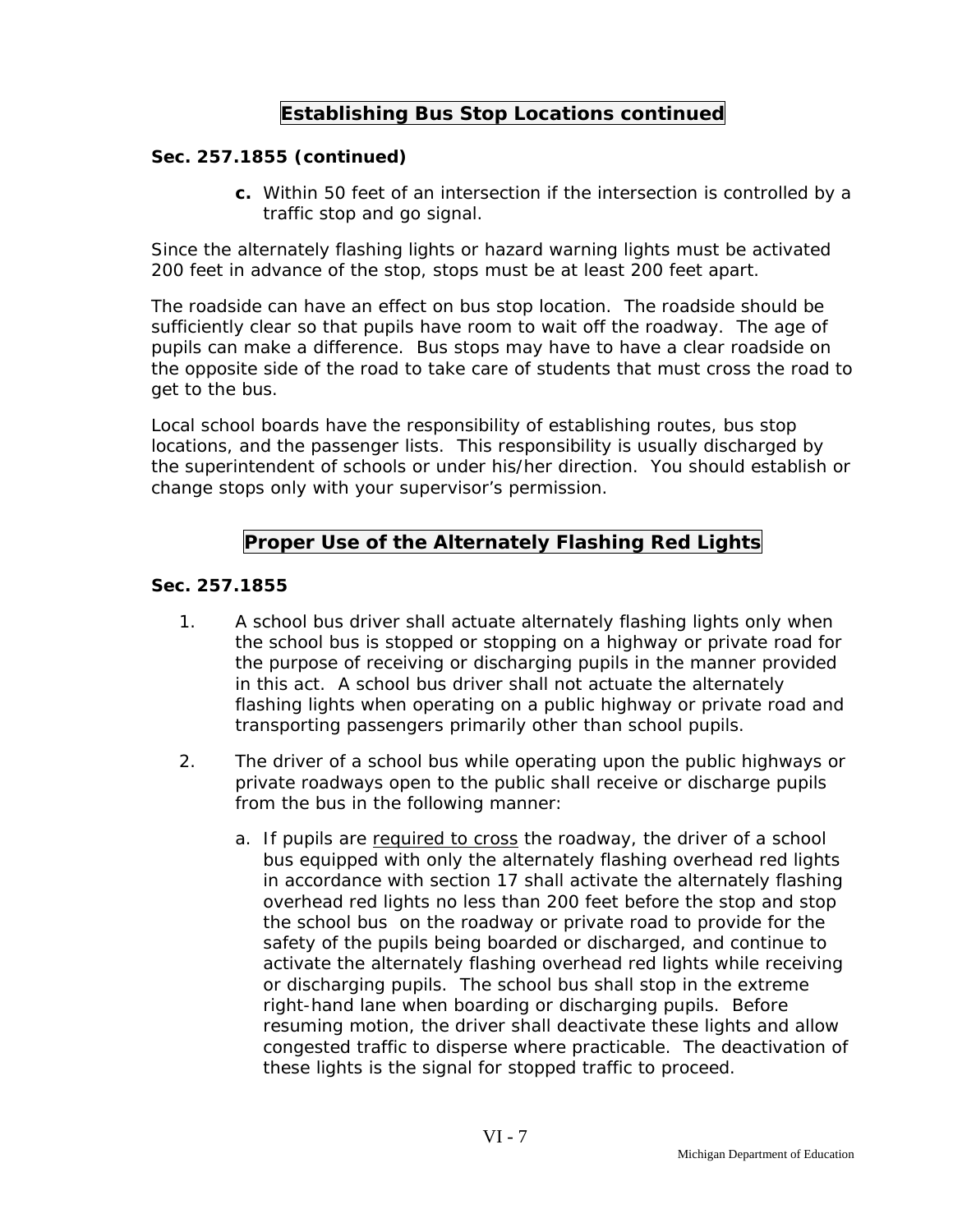### **Proper Use of the Alternately Flashing Red Lights**

#### **Sec. 257.1855 (continued)**

- b. If the pupils are required to cross the roadway, the driver of a school bus equipped with red and amber alternately flashing overhead lights in accordance with section 19 shall activate the alternately flashing overhead amber lights not less than 200 feet before the stop, stop the bus on the roadway or private road to provide for the safety of the pupils being boarded or discharged, deactivate the alternately flashing overhead amber lights, and activate the alternately flashing overhead red lights while receiving or discharging pupils. The school bus shall stop in the extreme right-hand lane for the purpose of boarding or discharging pupils. Before resuming motion, the driver shall deactivate these lights and allow congested traffic to disperse where practicable. The deactivation of these lights is the signal for stopped traffic to proceed.
- c. If the pupils are **not** required to cross the roadway, the driver of a school bus equipped with only the alternately flashing overhead red lights in accordance with section 17 shall activate the alternately flashing overhead red lights not less than 200 feet before the stop, stop the bus as far off the roadway or private road as practicable to provide for the safety of the pupils being boarded or discharged and continue to activate the alternately flashing overhead red lights while receiving or discharging pupils. Before resuming motion, the driver shall deactivate these lights and allow congested traffic to disperse where practicable. The deactivation of these lights is the signal for stopped traffic to proceed.
- d. If the pupils are **not** required to cross the roadway, the driver of a school bus equipped with red and amber alternately flashing overhead lights in accordance with section 19 shall activate the alternately flashing overhead amber lights not less than 200 feet before the stop, stop the bus as far off the roadway or private road as practicable to provide for the safety of the pupils being boarded or discharged, deactivate the alternately flashing overhead amber lights, and activate the alternately flashing overhead red lights while receiving or discharging pupils. Before resuming motion, the driver shall deactivate these lights and allow congested traffic to disperse where practicable. The deactivation of these lights is the signal for stopped traffic to proceed.
- e. The distance of not less than 200 feet required for light activation by this subsection shall be measured on the roadway or private road on which the stop is made for receiving or discharging pupils.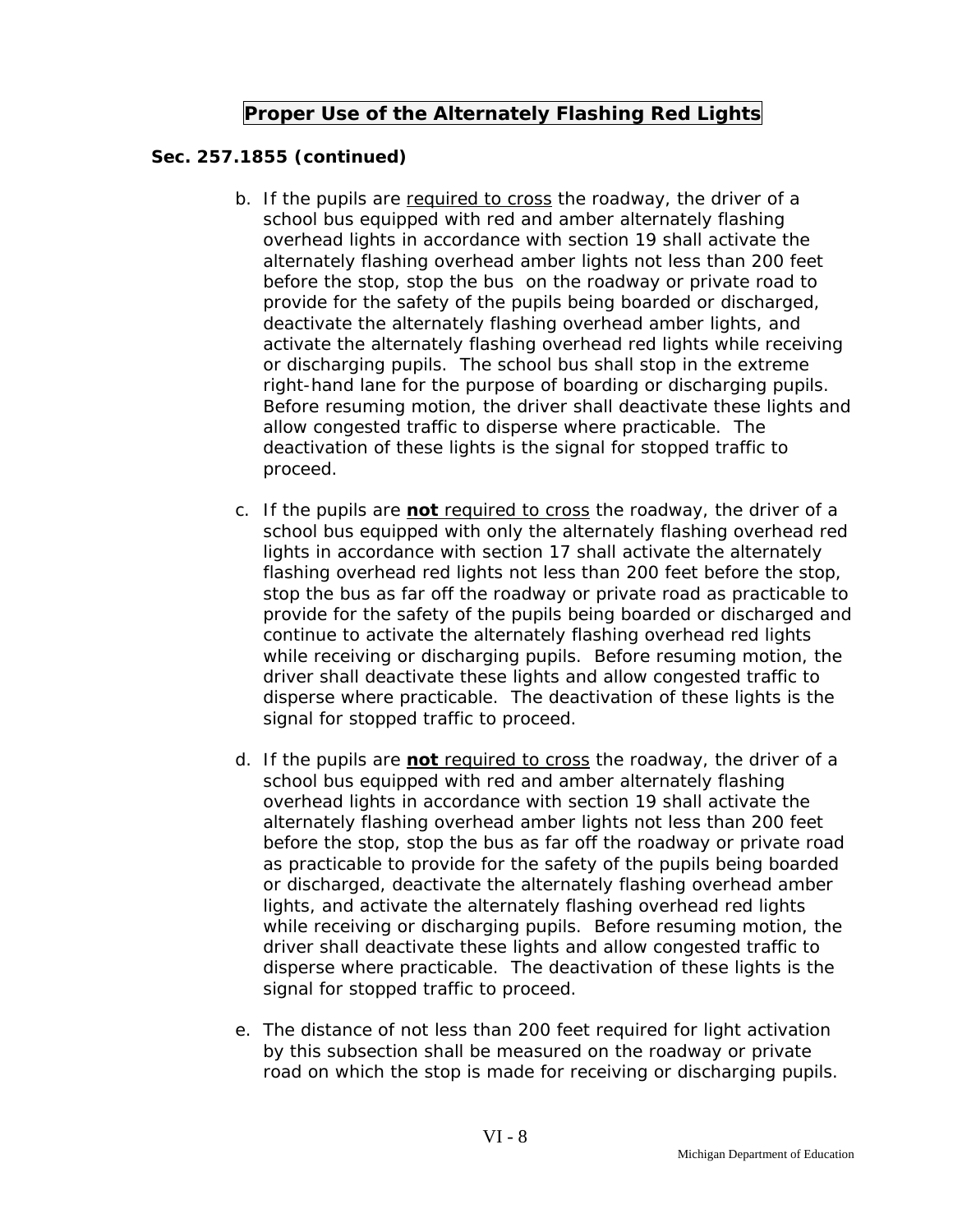## **Proper Use of the Alternately Flashing Red Lights**

#### **Sec. 257.1855 (continued)**

3. For the purpose of this section, "required to cross the highway or roadway" does not include crossing the highway or roadway with the assistance of a traffic control signal or with the assistance of a crossing guard as defined in section 257.57 of the Michigan Vehicle Code, Act. No. 300 of the Public Acts of 1949, being Section 257.57 of the Michigan Compiled Laws, and applies only to the highway or roadway on which the stop is being made.

#### **Sec. 257.672**

1. Outside of the limits of a city or village, a vehicle shall not be stopped, parked, or left standing, attended or unattended, upon the paved or main traveled part of the highway. Inside or outside of the limits of a city or village, a vehicle shall not be stopped, parked, or left standing, attended or unattended, upon the paved or unpaved part of a limited access highway, except in an emergency or mechanical difficulty. This section shall apply to the stopping of school buses pursuant to the pupil transportation act.

## **Proper and Improper Uses of the Alternately Flashing Lights**

#### **Proper uses of the alternately flashing lights include:**

- Activated only by the driver
- Required if school pupils must cross the roadway
- Used only when stopped or stopping on a highway, street, or private road
- Used only for the purpose of receiving or discharging school pupils
- Must be activated not less than 200 feet before the stop
- Alternately flashing red lights must be deactivated before resuming motion

#### **Improper uses of the alternately flashing lights include:**

- Not used for reasons other than loading or unloading school pupils
- Not used on private property, including driveways
- Not used while backing, or used in making turns or turnarounds
- Not used when stopping at railroad crossings
- Not used for inclement weather driving
- Not used to assist another bus driver who is loading or unloading school pupils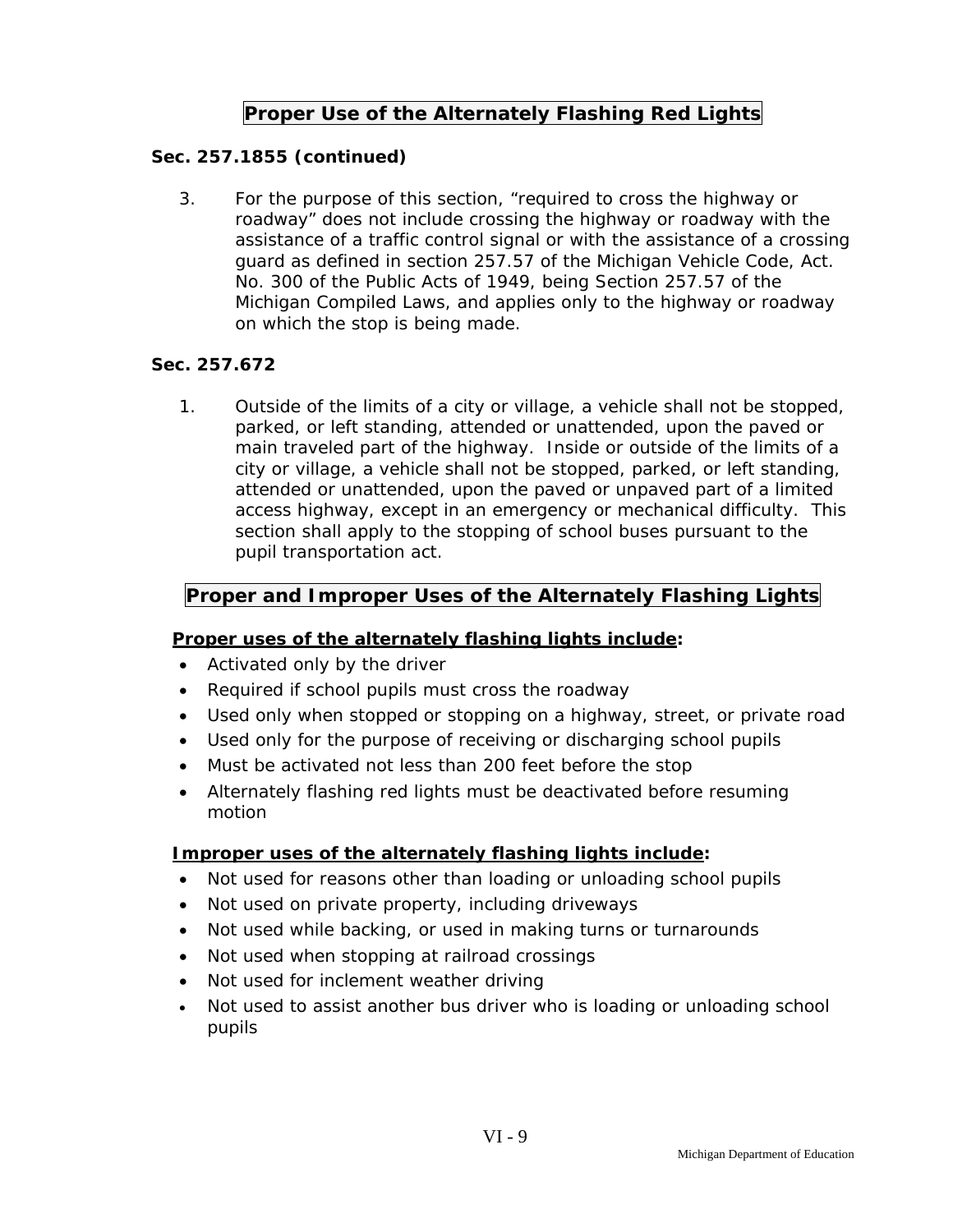# **The Seventeen Steps**

### **Bus Stop Procedure for Loading/Unloading on a Highway, Street or Private Road**

*The following is the loading and unloading procedure when making a red light stop.* 

#### **Approaching the Stop:**

- 1. Check mirrors and traffic.
- 2. Apply brakes lightly and slow down.
- 3. Activate alternately flashing amber lights at least 200 feet in advance of the stop (4 light system buses use red lights).
- 4. Do not pull closer than 10 to 20 feet from waiting pupils.
- 5. If pupils do not cross the road, activate right turn signal. Stop the bus as far to the right all or part way off the roadway or private road as practicable.
- 6. If pupils cross the road, stop the bus **on** the roadway or private road.

#### **At the Bus Stop:**

- 7. Shift the bus to neutral and apply the parking brake.
- 8. Cancel turn signal, if activated, check mirrors and traffic.
- 9. Open the door (8 light system will change amber lights to red) as a signal for students to enter the bus. Pupils crossing the road may require an additional signal. **NOTE**: Signal must be uniform for the district/agency.
- 10. Have students enter or leave the bus in an orderly manner. Be sure all students are accounted for. **Count them and track them!**
- 11. Check to see that students are seated and close the door (this will deactivate the red lights on the 8 light system buses).
- 12. Deactivate the alternately flashing red lights (4 light buses).

#### **Leaving the Stop Location:**

- 13. Allow traffic to clear, where practicable.
- 14. Activate left turn signal.
- 15. Check mirrors and traffic.
- 16. Enter the traffic lane.
- 17. Cancel left turn signal.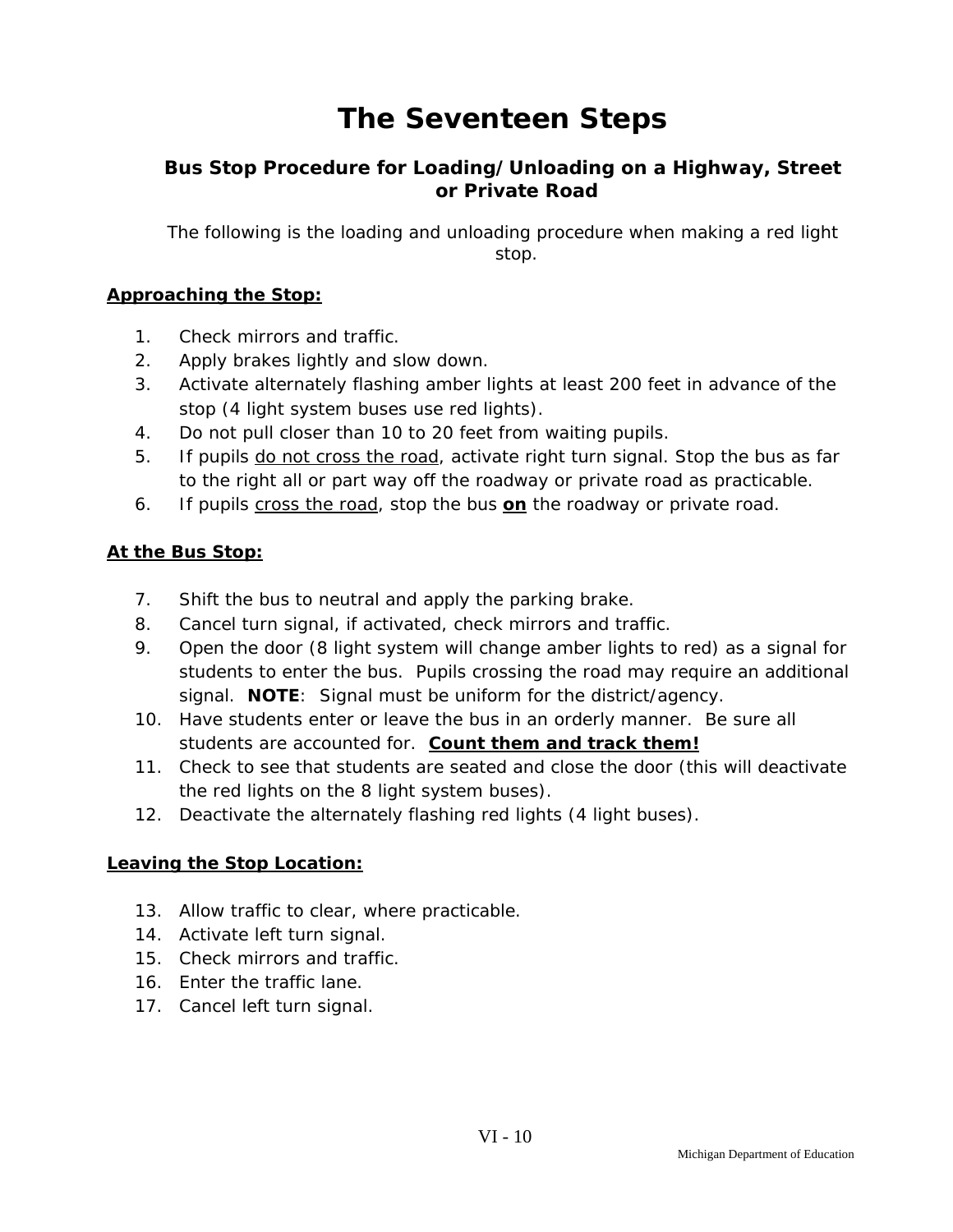## **Annotated Loading/Unloading Procedure**

There is a safe technique in making stops that protect all involved. These steps should be practiced in the same sequence so they become habit.

#### **1. Check mirrors and traffic**.

Students will be loading soon and we must scan the traffic scene to locate students and traffic hazards. A mistake here could be tragic!

#### **2. Apply brakes lightly and slow down.**

As you approach the bus stop, you must have your bus under control. Slowing down gradually will give you the control you need in case someone runs out in front of your bus.

**3. Activate alternately flashing amber lights at least 200 feet in advance of the stop (4 light system buses use red lights).** 

Driving an eight light system bus means that the amber lights come on when you activate the switch and the red lights come on when you open the service door.

If you are driving a four light system bus, the red lights will come on as soon as you activate the switch.

Remember that 200 feet is the minimum distance. You may activate your lights earlier. Always watch for other large vehicles that take additional distance to stop. Give them enough distance to stop or let them pass before you activate your lights.

#### **4. Do not pull closer than 10 – 20 feet from waiting pupils.**

Stop short of the line of waiting students for their safety. You must teach your students to stay back 10 – 20 feet from the bus and wait for your signal to board the bus. In winter weather your bus could also slide during the stopping procedure. Train your students well for their survival.

**5. If pupils do not cross the road to get to their home or to the bus, activate right turn signal. Stop the bus as far to the right all or part way off the roadway or private road as practicable.** 

It is important to consider a safe bus stop where pupils will wait for the school bus. It may not be possible to pull off the roadway.

**6. If pupils cross the road to get to their home or to the bus, stop the bus on the roadway or private road.** 

 It is required that you stop on the roadway or private road to provide for the safety of your pupils who are being boarded or discharged from the bus.

#### **7. Shift the bus to neutral and apply the parking brake.**

 It is possible that your foot could slip off the brake and the bus could move. Place your bus in neutral or park and set the parking brake at every student stop.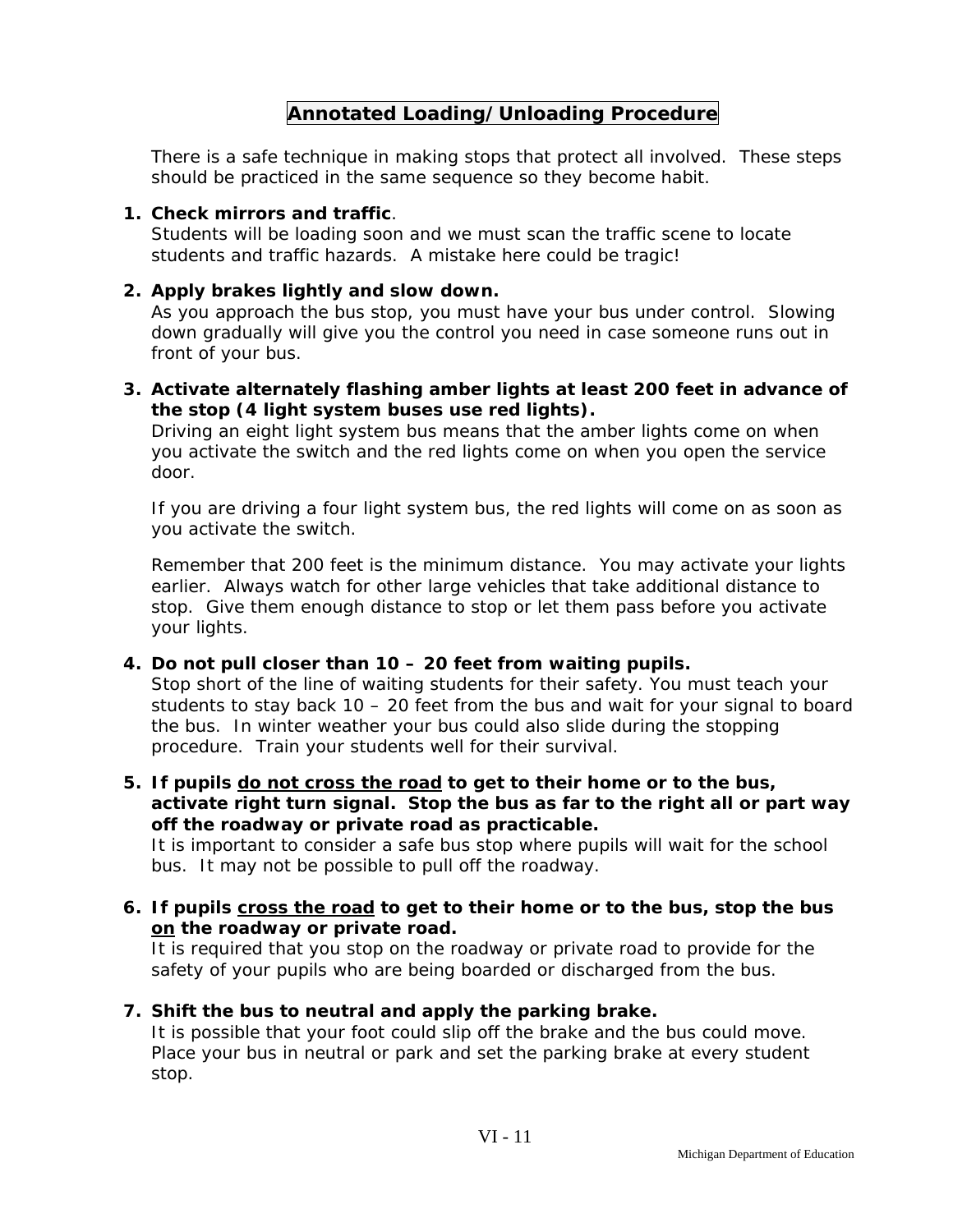## **Annotated Loading/Unloading Procedure (continued)**

#### **8. Cancel turn signal if activated, check mirrors and traffic.**

 Check to see what the traffic around your bus is doing before you open your door. Hopefully, all traffic has stopped or is stopping for your bus.

**9. Open the door (8 light system will change amber lights to red) as a signal for students to enter the bus. Pupils crossing the road may require an additional signal. NOTE: signal must be uniform for the district/agency.** 

 If you are driving an eight-light bus and open the door, your lights will change to red. This could be the signal for students to load the bus. The students may need an additional signal from you. If you signal the students to load the bus, the signal must be uniform for your district/agency.

**10. Have students enter or leave the bus in an orderly manner. Be sure all students are accounted for. COUNT THEM AND TRACK THEM!!** 

 This is the most dangerous step in our loading and unloading procedure. You must account for every student. More than half of all school bus rider fatalities are pupils struck by the bus which they were entering or leaving. Drivers are responsible for the safety of all their pupils, including those that must cross the roadway or street. Instruct pupils in safe use of the handrail.

 Count the students as they get off the bus and count them again as they move away from the bus. It is especially important to count and track students who must cross the road at the bus stop.

#### **11. Check to see that students are seated and close the door (this will deactivate the red lights on the 8 light system buses).**

Students may fall if you start up before they are seated. Do not rush the seating procedure. Remember that small children may take considerable time to enter the bus and climbing the steps is a major event. Help them if you can!

#### **12. Deactivate the alternately flashing red lights (4 light buses).**

This step is necessary if you are operating a bus with the four light systems. This is the signal for stopped traffic to proceed. Please be alert to traffic that will begin to move.

#### **13. Allow traffic to clear, where practicable.**

If it is possible, you must allow stopped traffic to clear. This is a requirement of the Michigan Motor Vehicle Code. Failure to allow traffic to clear may result in a motorist trying to pass unsafely because they do not want to get trapped behind your bus.

#### **Sec. 257.1855 (2a) and (2b)**

…Before resuming motion, the driver shall deactivate these lights and allow congested traffic to disperse where practicable. The deactivation of these lights is the signal for stopped traffic to proceed.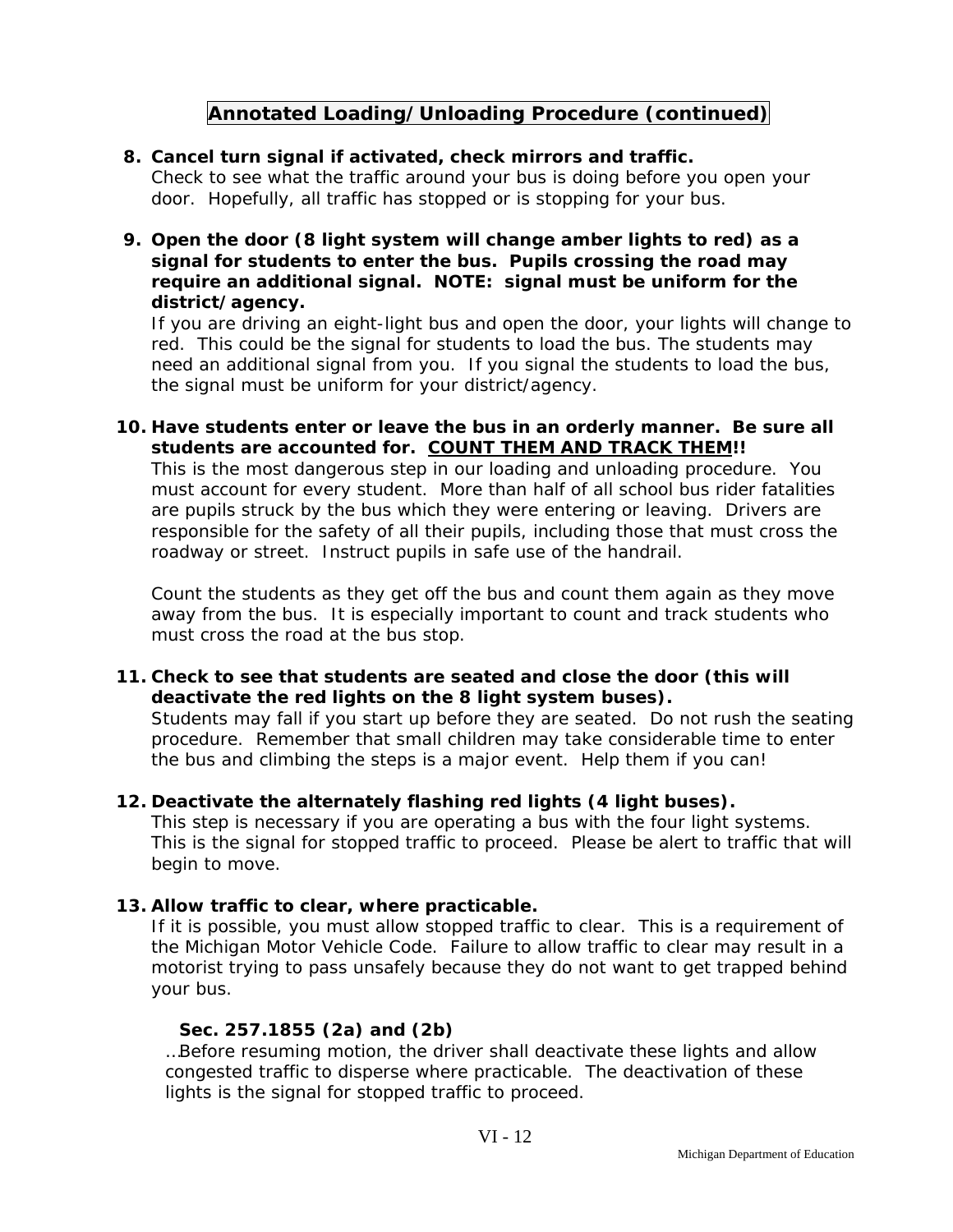## **Annotated Loading/Unloading Procedure (continued)**

#### **14. Activate left turn signal.**

Your stop procedure is almost complete and you must move back into traffic. Your left turn signal is your signal that indicates that you will be re-entering the traffic flow.

#### **15. Check mirror and traffic.**

#### **16. Enter the traffic lane.**

Everything looks good and it is time to get back on the road. A second look in the mirrors may help to avoid a collision.

#### **17. Cancel left turn signal.**

#### **Bus Driver Activities When Approaching Bus Stops**

#### **400 Feet from the Bus Stop**

#### **The driver should be able to:**

- clearly see the bus stop,
- continuously see the bus stop,
- monitor activity at the stop,
- evaluate traffic and begin determining risks associated with the bus stop.

#### **200 Feet from the Bus Stop**

#### **The driver will:**

- activate alternately flashing lights,
- monitor student activity at the bus stop,
- evaluate traffic for risk factors,
- activate right turn signal (100') if pupils do not cross the road,
- begin the correct positioning of the bus on or off the roadway.

#### **At the Bus Stop**

#### **The driver will:**

- stop short of the students,
- place the vehicle in neutral,
- apply the parking brake,
- monitor student behavior,
- monitor traffic and evaluate risks,
- signal students (if appropriate),
- monitor traffic as students enter,
- prepare to deactivate lights,
- prepare to leave bus stop,
- allow traffic to clear, signal to re-enter traffic lane.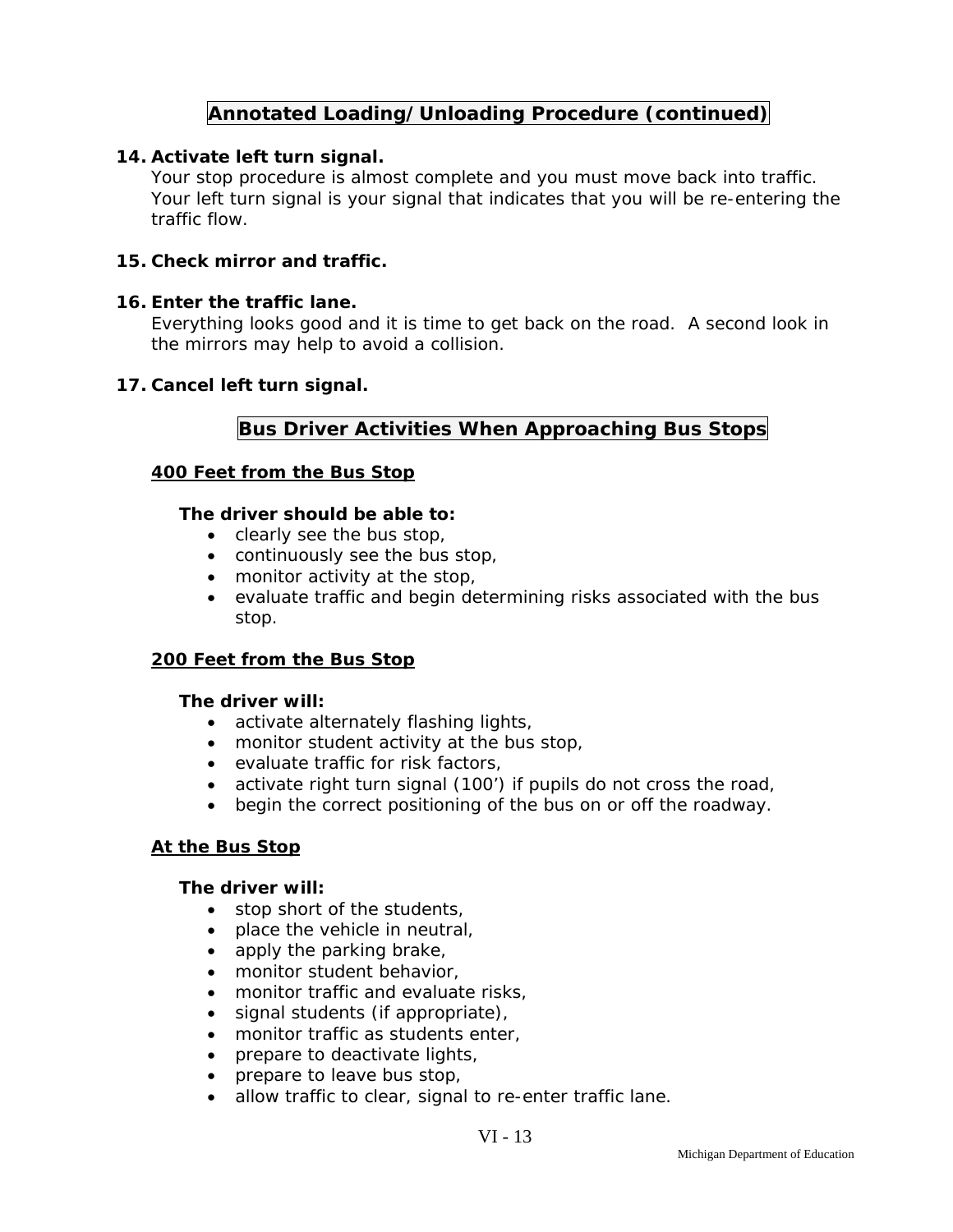## **Requirements for a "Amber Light" (Hazard Light) Stop**

Michigan law permits school bus stops to be made under certain prescribed conditions which do not require other drivers to stop. This can be especially hazardous unless the requirements and procedures are strictly adhered to.

#### **Sec. 257.1855.**

- **2e.** If the pupils are not required to cross the roadway and where the road has adequate width for the school bus to be pulled to the far right of the roadway or private road allowing traffic to flow and to provide for the safety of pupils being boarded or discharged, the driver shall activate the hazard warning lights before the stop and continue to display the lights until the process of receiving or discharging passengers has been completed if the lawful speed limit is 45 miles per hour or less. Before resuming motion, the driver shall deactivate these lights. The driver of a school bus shall only use this procedure at stops where the school administrator or person or entity under contract with a school to provide pupil transportation services has approved its use. If this hazard warning light option is not used, the driver shall use the appropriate procedure in subdivision (a), (b), (c), or (d) as if pupils were not required to cross the roadway.
- **2f.** Except as provided in subdivision (c), if the pupils are not required to cross the roadway and where the bus may be pulled off the roadway or private road or where the road has adequate width for the school bus to be pulled off to the far right of the roadway or private road leaving the normal traffic flow unobstructed and to provide for the safety of pupils being boarded or discharged, the driver shall activate the hazard warning lights before the stop and continue to display the lights until the process of receiving or discharging passengers has been completed. Before resuming motion, the driver shall deactivate these lights. The driver of a school bus shall only use this procedure at stops where the school administrator or person or entity under contract with a school to provide pupil transportation services has approved its use. If this hazard warning light option is not used, the driver shall use the appropriate procedure in subdivision  $(a)$ ,  $(b)$ ,  $(c)$ , or  $(d)$  as if pupils were not required to cross the roadway.

## **Procedure for Loading and Unloading Passengers at a "Amber** Light" (Hazard Light) Stop

Follow the same stopping procedure as the loading or unloading on a highway, street, or private road to bring the bus to a safe stop except:

#### **Activate hazard warning lights before the stop**

 Where the posted speed limit is 45 M.P.H. or less pull to the far right side of the roadway or private road.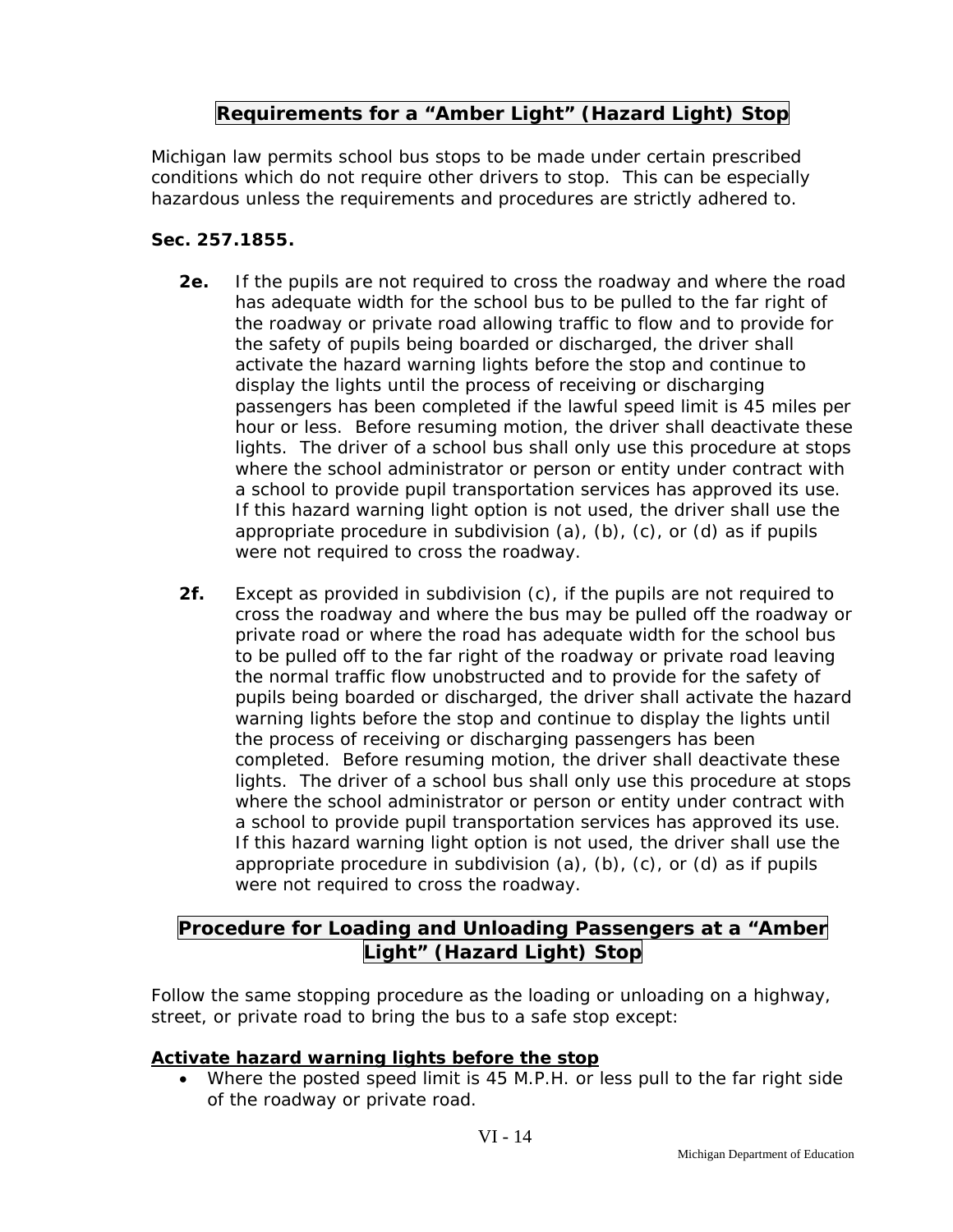## **Procedure for Loading and Unloading Passengers at a "Amber Light" (Hazard Light) Stop continued**

- Where the posted speed limit is greater than 45 M.P.H. pull off the roadway or private road or to the far right of the roadway.
- Continue activation of hazard warning lights. (Do not activate alternately flashing red lights).
- No pupils will be permitted to cross the road.
- Deactivate hazard warning lights. (Alternately flashing red lights are not to be activated.)

## **Review of Requirements for a "Amber Light" (Hazard Light) Stop**

The following three conditions must be met to use a "hazard light" stop:

- 1. Pupils are not required to cross the roadway to get to the bus stop.
- 2. The School Administrator or Board approved contractor **must approve the bus stop.**
- 3a. Where the posted speed limit is 45 M.P.H. or less, the bus must be pulled to the far right side of the roadway allowing traffic to flow.

OR

3b. Where posted speed limit is over 45 M.P.H. the bus must be pulled off the roadway or far enough to the right to leave normal traffic flow unobstructed.

#### **REMEMBER: When using a "hazard light" stop, the bus is not controlling traffic**

#### **PENALTIES: Violations of MCL 257.1855 are punishable as a 90 day misdemeanor**

## **Loading/Unloading on School or Other Private Property**

Drivers need to be especially cautious at the school loading area. When possible, the bus should be located at the loading area before school is dismissed. If pupils are at the loading area before the arrival of the bus, additional caution must be used. School locations are often congested traffic and pedestrian areas. It is important that drivers load/unload their passengers in a manner that will protect them from injury.

#### **Precautions:**

 Approach the loading area in a very cautious manner and at a slow rate of speed.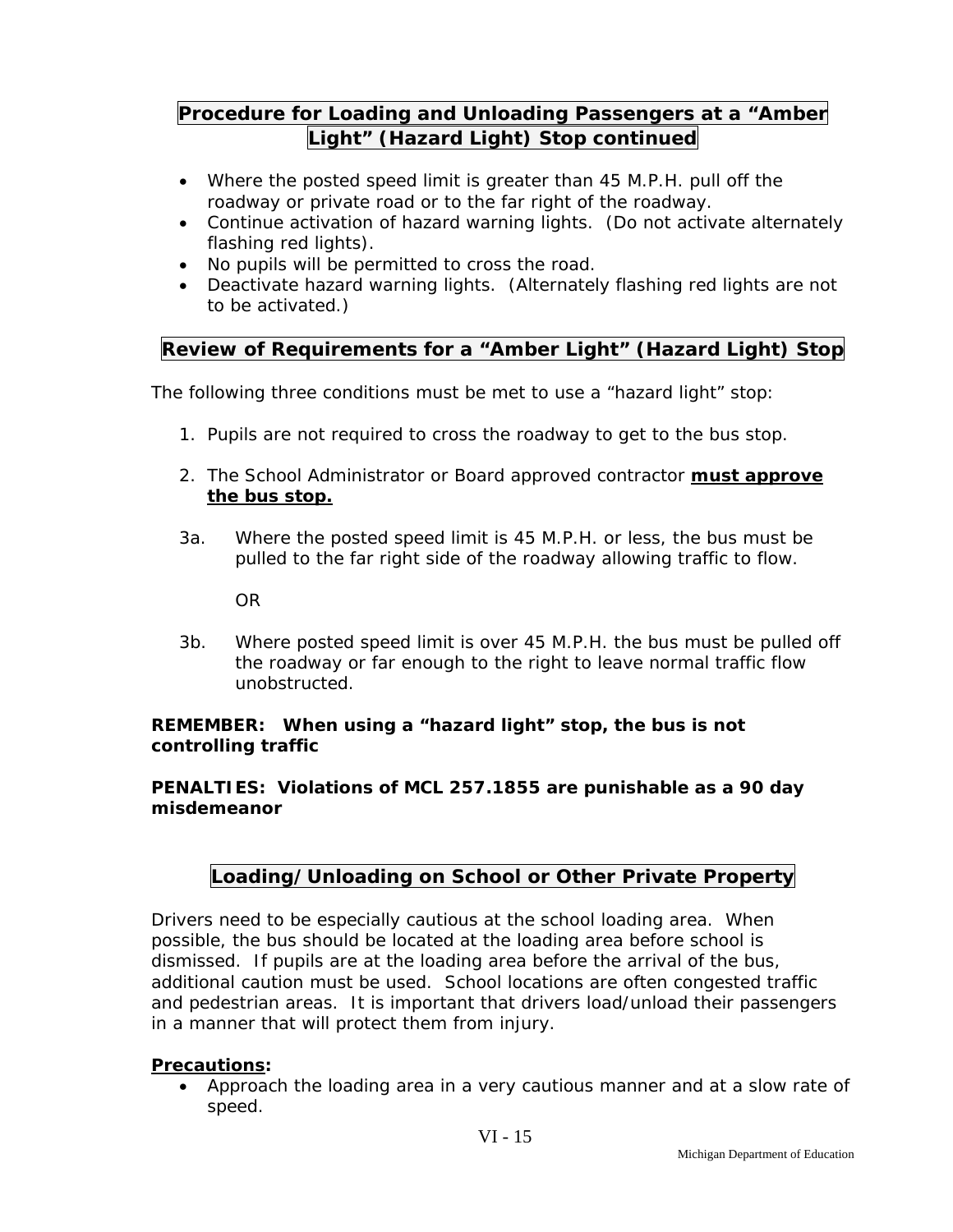### **Loading/Unloading on School or Other Private Property continued**

- Do not use alternately flashing lights. Some schools may not have loading areas on school property. If you must load or unload students on a public street or highway near the school, you must use your alternately flashing lights or use hazard lights, if your district/agency allows this type of stop at this location.
- If pupils run toward the bus as it approaches the loading area, stop as soon as possible. The bus shall remain stopped until such time that the pupils are lined up a safe distance from the loading area.
- Stand at front of the bus for a clear view of the door and pupils being seated.
- Pupils should approach the loading area in an orderly manner and form a single file line for loading.
- An adult, other than the driver, should supervise pupils before they board the bus, if possible.

## **Procedure for Loading Passengers on School or Other Private Property**

School locations are often congested traffic and pedestrian areas. It is important that drivers unload their passengers in a manner that will protect them from injury.

- Park in designated loading/unloading area.
- Set parking brake and shift to neutral or park.
- Signal for pupils to enter bus.
- Instruct pupils to use handrail and be seated immediately after boarding bus
- Check area around bus to see that it is safe to move the bus.
- Enter bus, if outside, check mirrors and prepare to leave.
- Stop before entering the roadway from private property.

## **Procedure for Unloading Passengers on School or Other Private Property (continued)**

- Approach the unloading area carefully.
- Drive bus in a "counterclockwise" direction because the exit doors are on the right side of the bus. This will place the door next to the school and avoid having the pupils cross the road.
- Park bus, if possible, at a designated unloading or sidewalk area so pupils do not have to cross between other vehicles or across driving areas.
- Set the parking brake and shift to neutral or park.
- Turn off ignition and remove key if driver leaves driver's compartment.
- Open door and instruct pupils to use handrail.
- If outside, check area around bus to see that it is safe to move the bus.
- Enter bus, if outside, check mirrors and prepare to leave.
- Stop before entering the roadway from private property.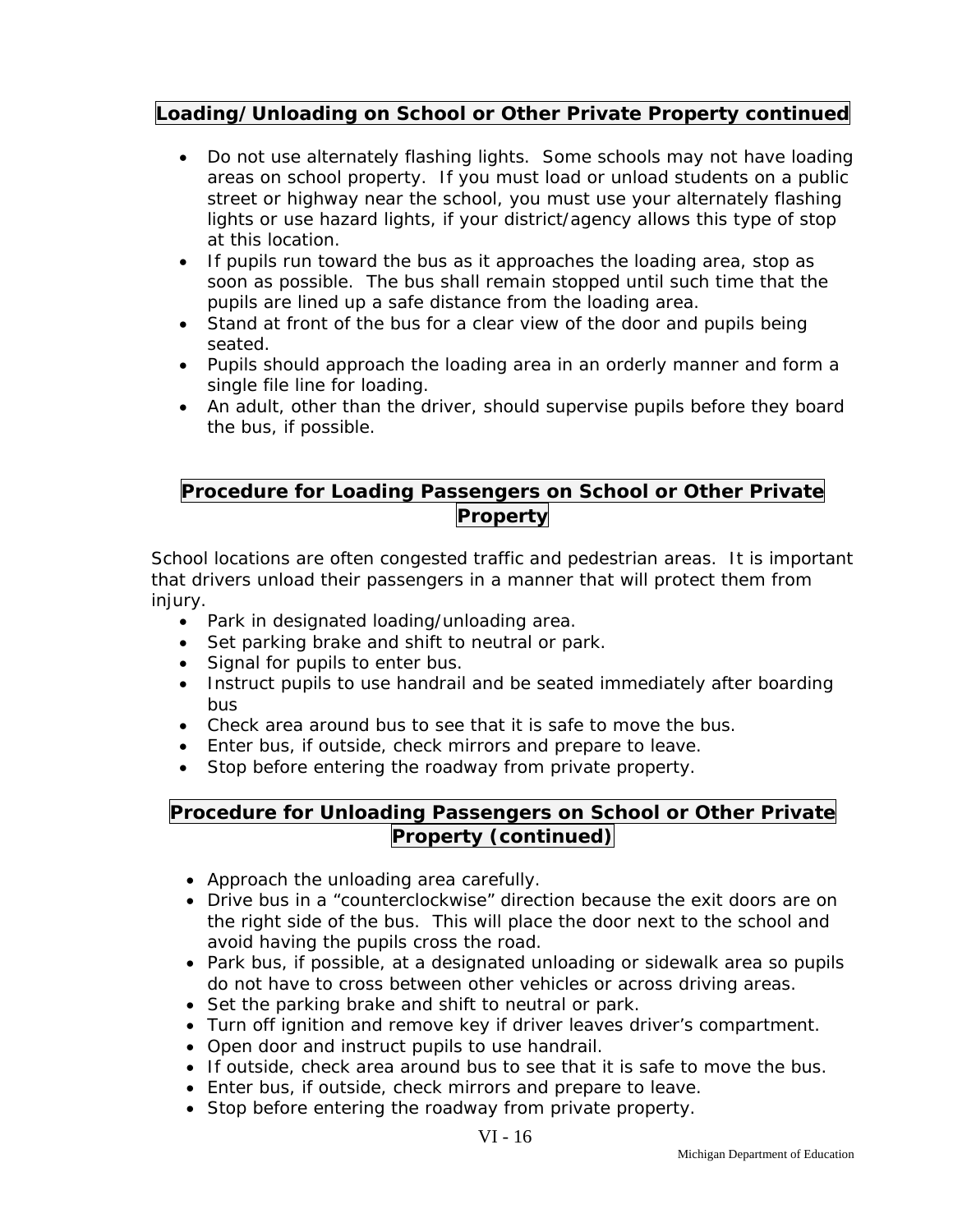## **Backing Up**

The Michigan Department of Education recommends that each local school board and intermediate school district/agency develop a policy which recommends that backing of a school bus shall be avoided whenever possible. At school bus route turnarounds, pupils shall be required to board the school bus before backing through the turnaround.

## **School Bus Turn Arounds**

Placing a stop at a turnaround point is not recommended. However, drivers may have some of these stops assigned on their routes. It is important that they operate in the safest manner possible.

Pupils can be loaded at a turnaround stop if the stop involves backing into a highway, street or private road only if the school administrator has approved a stop at that intersection. If a stop is not approved for that intersection, drivers must load either 200 foot before or 200 foot after the turnaround intersection. When loading before or after the turnaround, the procedure for loading on a highway, street, or private road must be followed.

Pupils can be loaded at a turnaround stop when the turn around involves backing into a private driveway or private property. Pupils should be loaded before backing. It is important to load pupils before backing because the driver cannot see well to the back and it is possible that a pupil could be hit or run over.

## **Procedure for Loading Passengers at a Turnaround Stop at an Approved Intersection or Driveway**

- The stop should be located just before the intersection/driveway.
- Follow procedure for loading passengers on a highway, street or private road to:
	- o Stop
	- o Load passengers
	- o Leave stop
- Drive just beyond the intersection
- Check mirrors, and secure responsible visual assistant, if possible, before backing.
- Back into intersection. Signal and complete turn.

When discussing loading at turnaround stops, it was mentioned that placing a stop at a turnaround is not recommended, but often required by the school district/agency. Therefore, drivers must operate as safely as possible. The concept for unloading remains the same. If possible, keep the passengers on the bus during backing maneuvers.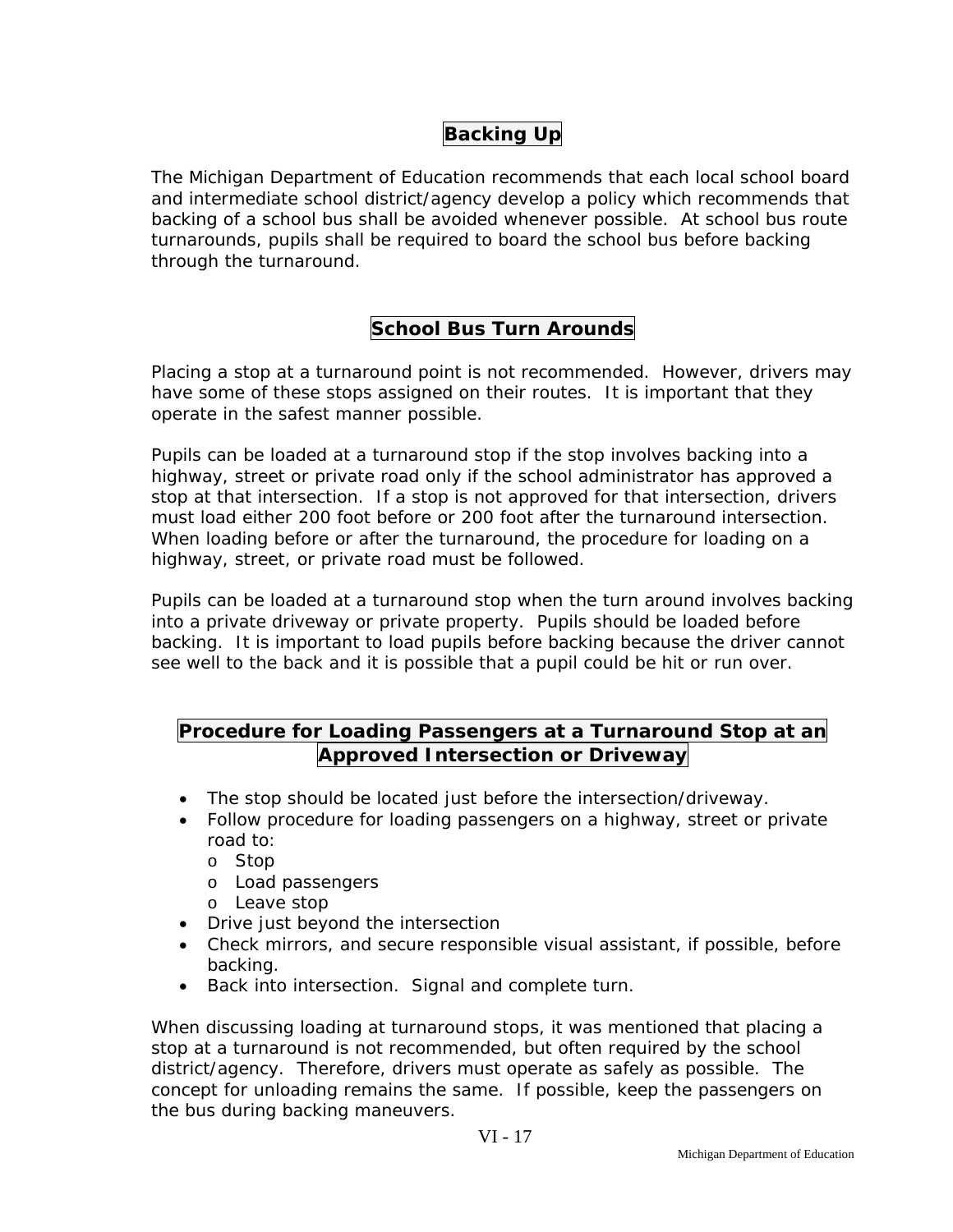## **Procedure for Loading Passengers at a Turnaround Stop at an Approved Intersection or Driveway continued**

Remember, the alternately flashing red lights cannot be used when backing. Pupils cannot be unloaded at a turnaround stop if the stop involves backing into a highway, street or private road because of the requirement to provide 200 foot notice with your alternately flashing lights.

Pupils should not be unloaded 200 foot before the turnaround if the stop involves backing into a highway, street or private road because of the possibility that the pupils might walk to the turnaround before the driver has an opportunity to complete the backing maneuver.

Pupils should be unloaded 200 foot after the turnaround intersection. When unloaded after the turnaround, the procedure for unloading on a highway, street or private road must be followed.

## **Procedure for Unloading Passengers at a Turnaround Stop at Private Driveway**

Procedure for unloading passengers at a turnaround stop on a private driveway or private property:

- Do not use the alternately flashing lights. The hazard warning lights may be used when stopped and when backing.
- Stop just beyond the private driveway or private property.
- Complete backing maneuver.
- Unload passengers.
- Signal and complete turnaround.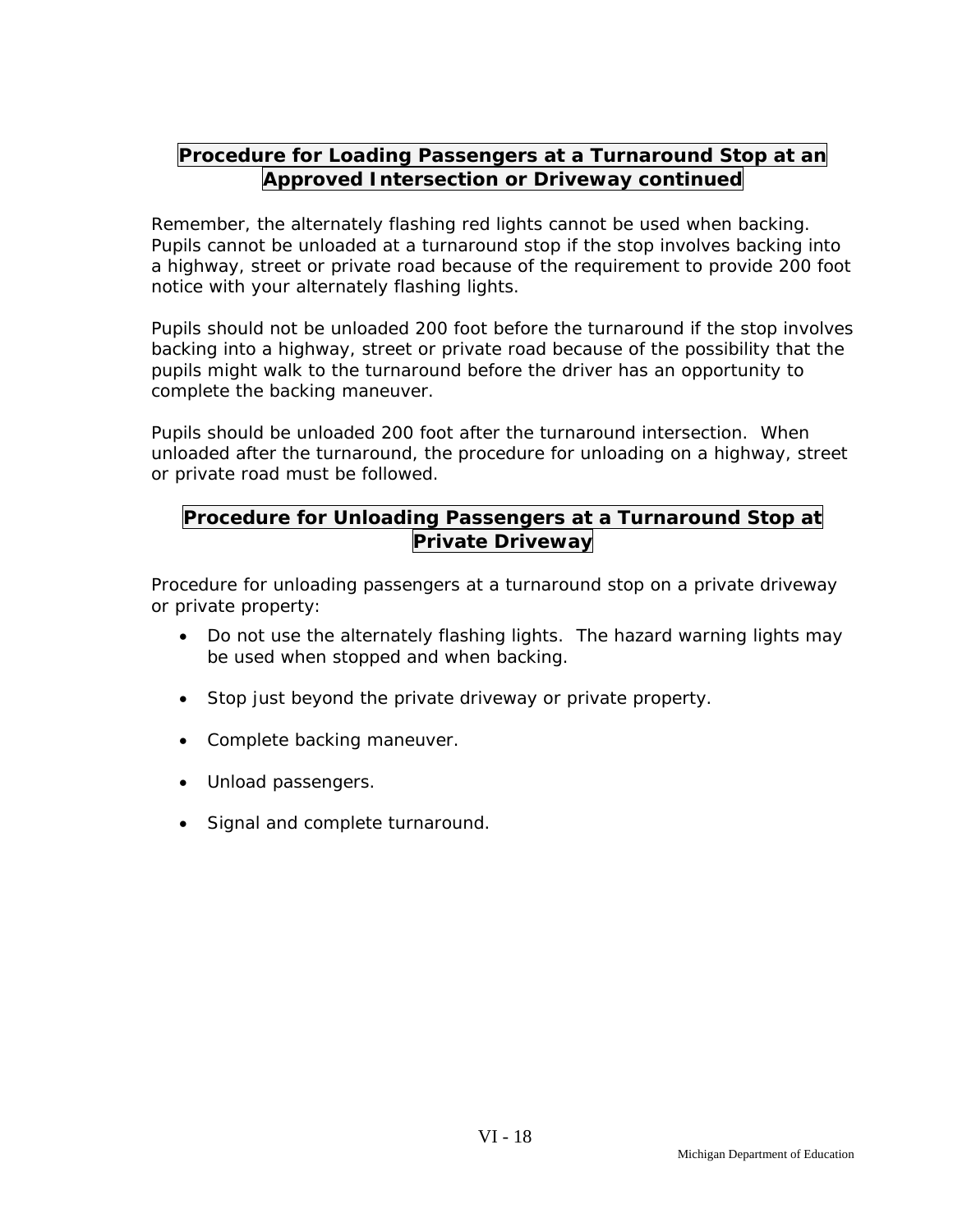# **LOADING AT A TURNAROUND STOP**

- **1. Pick up students**
- **2. Pull past the intersection or driveway**
- **3. Back into the intersection or driveway**

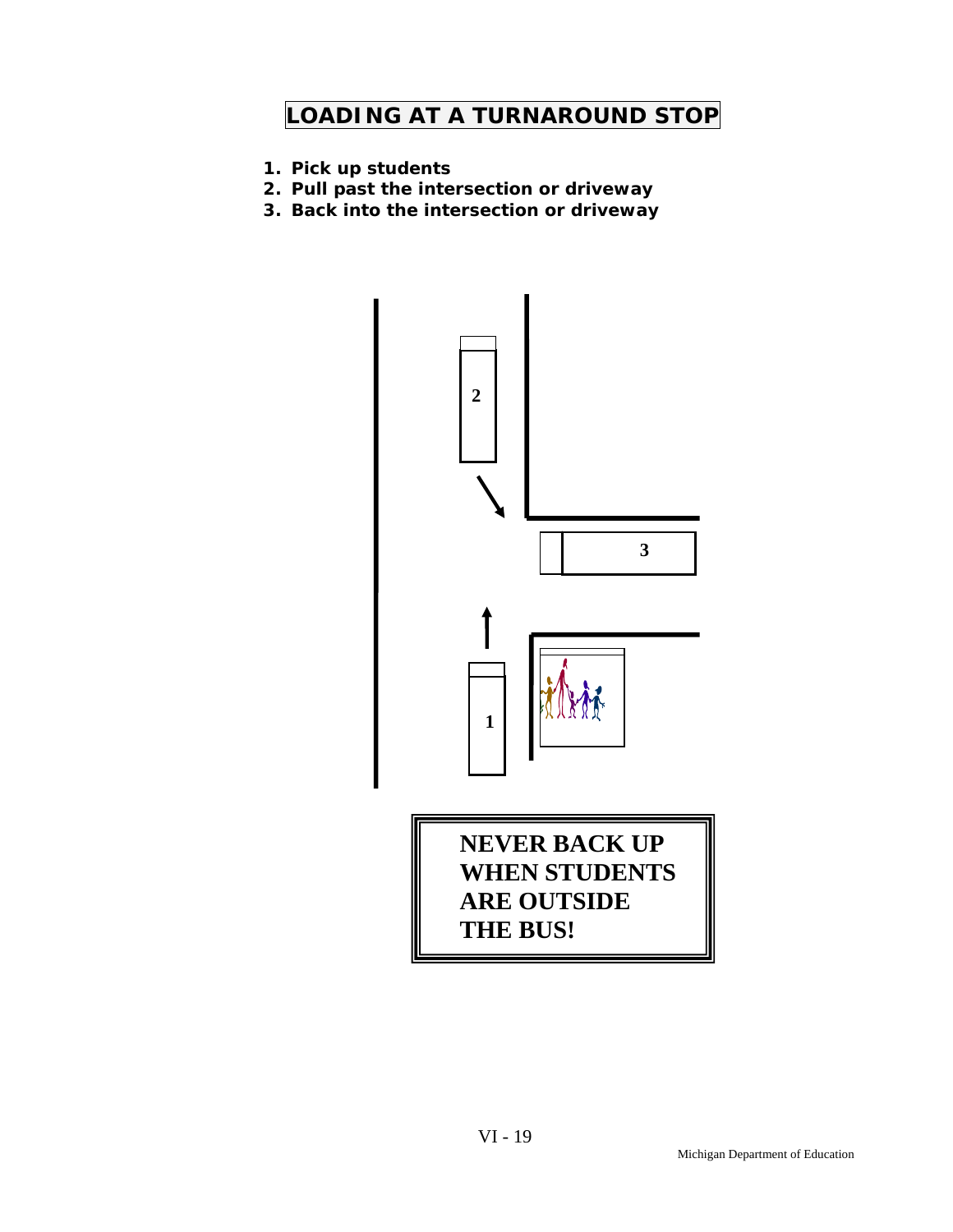# **UNLOADING AT A DRIVEWAY TURNAROUND STOP**

- **1. Pull past the driveway**
- **2. Back into the driveway and unload students**
- **3. Complete turnaround**

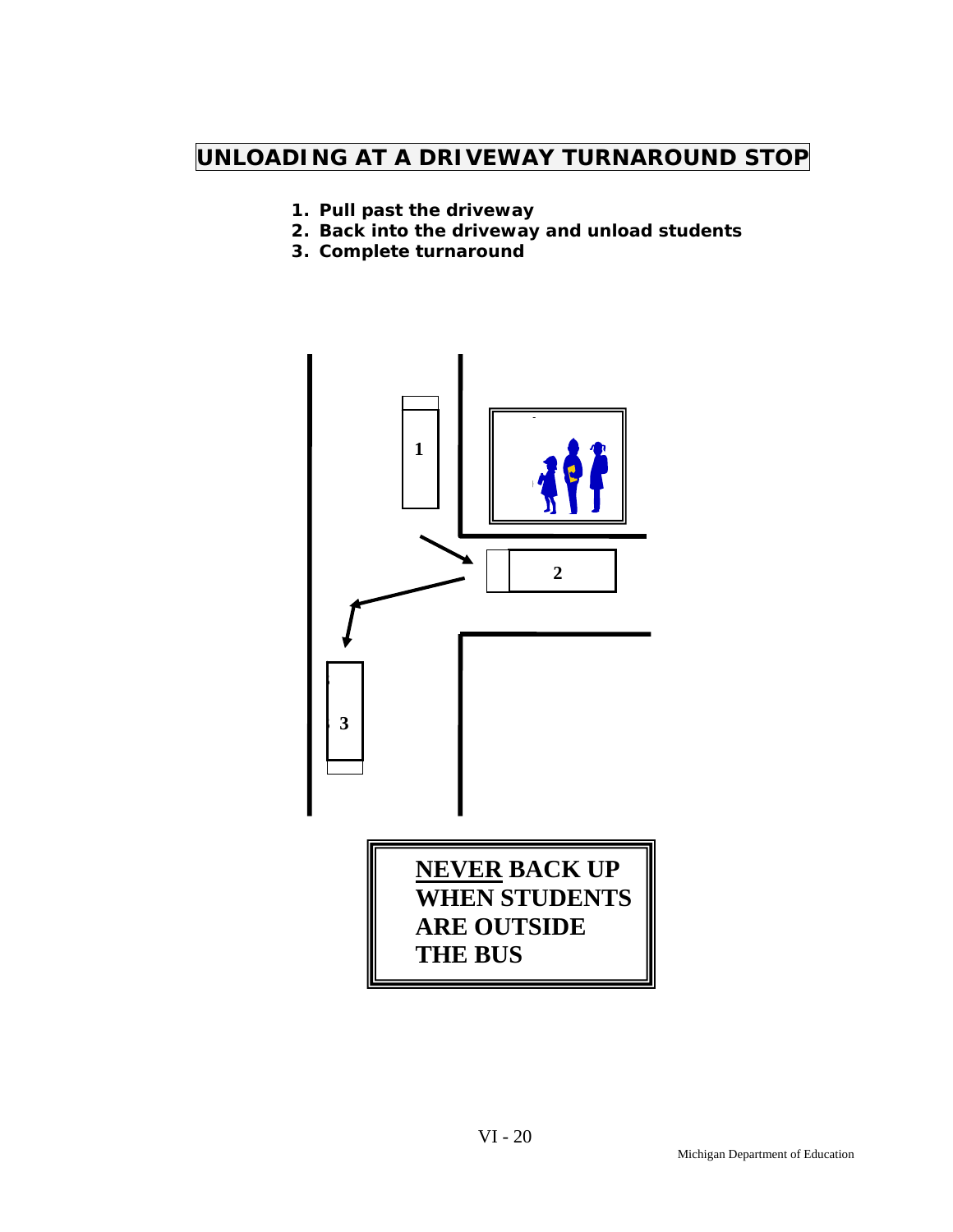# **UNLOADING AT AN INTERSECTION TURNAROUND STOP**

- **1. Pull past the intersection**
- **2. Back into the intersection**
- **3. Check Traffic. Pull back onto roadway. Activate alternately flashing lights for 200 foot**
- **4. Unload students**

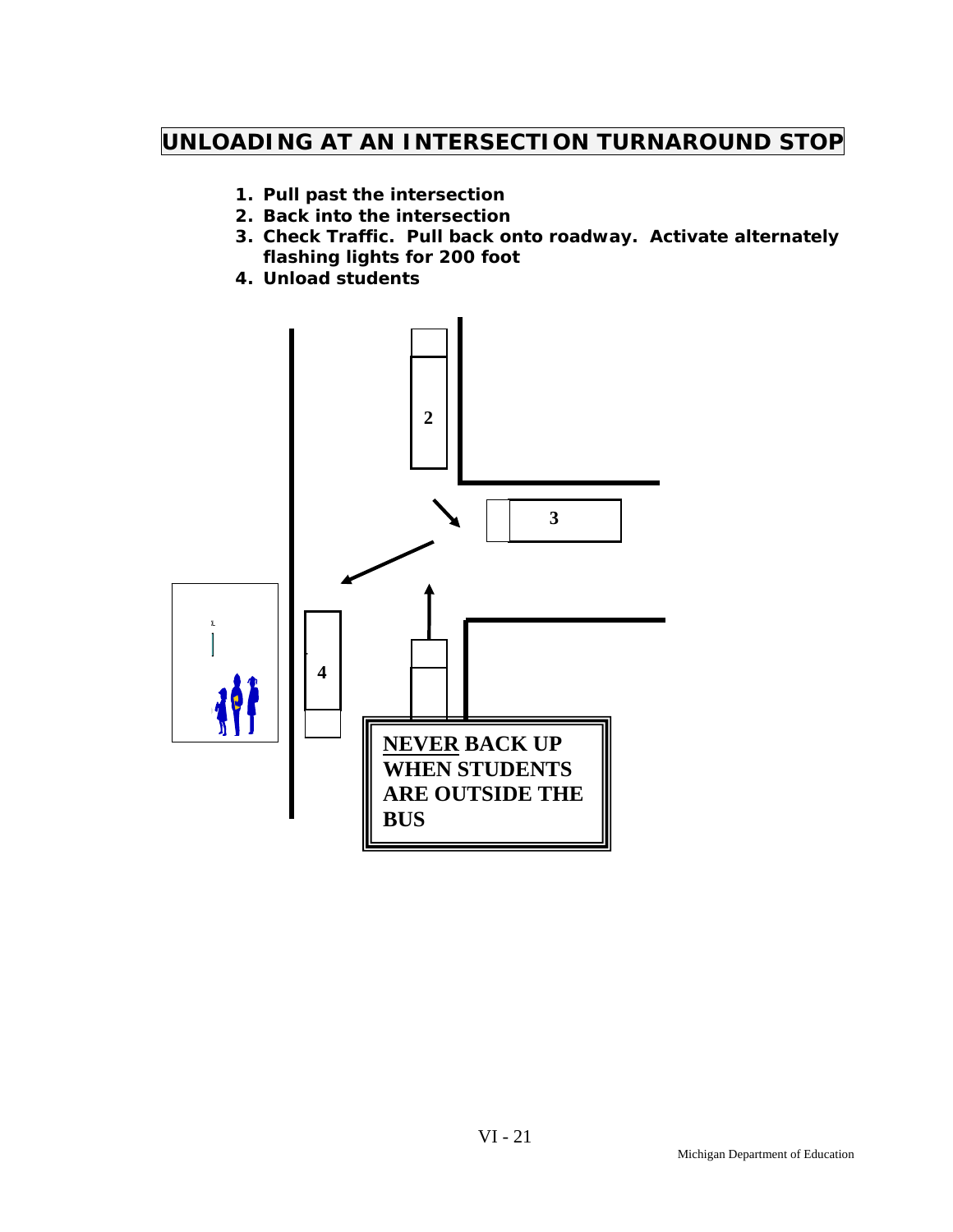## **Vehicle Violations in a School Bus Zone**

Effective July 1, 2011, PA 59 and 60 of 2011 has increased the penalties for violations of traffic laws around a school bus. Sec. 601b

(1) Notwithstanding any other provision of this act, a person responsible for a moving violation in a work zone, at an emergency scene, or in a school zone during the period beginning 30 minutes before school in the morning and through 30 minutes after school in the afternoon, or in a school bus zone is subject to a fine that is double the fine otherwise prescribed for that moving violation.

(2) A person who commits a moving violation in a work zone or a school bus zone for which not fewer than 3 points are assigned under section 320a and, as a result causes injury to another person in the work zone or school bus zone, is guilty of a misdemeanor punishable by a fine of not more than \$1,000 or imprisonment for not more than one year, or both.

(3) A person who commits a moving violation in a work zone or school bus zone for which not fewer than 3 points are assigned under section 320a and, as a result causes death to another person in the work zone or school bus zone, is guilty of a felony punishable by a fine of not more than \$7,500 or by imprisonment for not more than 15 years, or both.

(4) Subsections (2) and (3) do not apply if the injury or death was caused by the negligence of the injured or deceased person in the work zone or school bus zone.

(5) As used in this section: (b) "Moving violation" means an act or omission prohibited under this act or a local ordinance substantially corresponding to this act that occurs while a person is operating a motor vehicle, and for which the person is subject to a fine; (c) "School bus zone" means the area lying within 20 feet of a school bus that has stopped and is displaying two alternately flashing red lights at the same level, except as described in section 682(2); (d) "School zone" means that term as defined in section 627a.

## **What is the Drivers Role if a Vehicle Passes the School Bus?**

Remember, school bus drivers are required to give proper warning when performing a school bus stop. When performing a red light stop, the alternately flashing amber lights must be activated at least 200 ft. before stopping to load or unload passengers. In the event a driver passes your school bus when the alternately flashing red lights are activated and the school bus is completely stopped constitutes a violation of this law: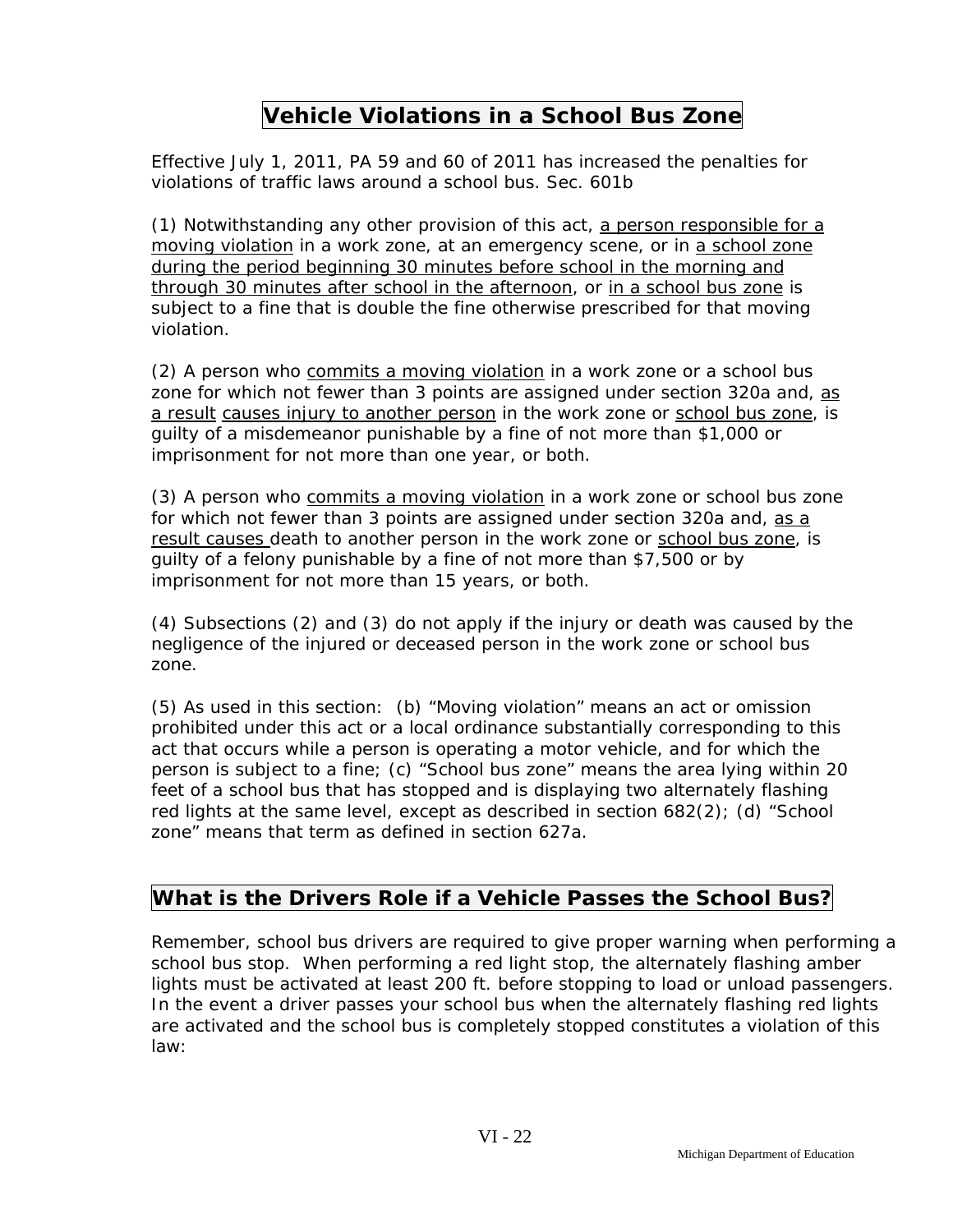#### **Sec.257.682**

- 1. The operator of a vehicle overtaking or meeting a school bus that has stopped and is displaying 2 alternately flashing red lights located at the same level shall bring the vehicle to a full stop not less than 20 feet from the school bus and shall not proceed until the school bus resumes motion or the visual signals are no longer actuated. The operator of a vehicle who fails to stop for a school bus as required by this subsection, who passes a school bus in violation of this subsection, or who fails to stop for a school bus in violation of an ordinance that is substantially similar to this subsection, is responsible for a civil infraction.
- 2. The operator of a vehicle upon a highway which has been divided into two roadways by leaving an intervening space, or by a physical barrier, or clearly indicated dividing sections so constructed as to impede vehicular traffic, is not required to stop upon meeting a school bus that has stopped across the dividing space, barrier, or section.
- 3. In a proceeding for a violation of subsection (1), proof that the particular vehicle described in the citation was in violation of subsection (1), together with proof that the defendant named in the citation was, at the time of the violation, the registered owner of the vehicle, constitutes a rebuttable presumption that the registered owner of the vehicle was the driver of the vehicle at the time of the violation.

## **Procedures for Reporting a Motorist Who Passes a Stopped School Bus**

Other drivers passing a school bus stopped to load or unload passengers is a serious violation of the law and extremely hazardous. School bus drivers should be prepared to follow these suggested procedures to report a violation to the proper enforcement agency.

- Correct license plate number, driver and vehicle identification is crucial.
- Personally deliver the form to the proper police agency to file a complaint. (The driver is the complaining witness).
- State police or sheriff department if on a state highway or county road. City police if on a city street.
- File complaint the same day or as soon as possible.
- Be prepared for a possible court appearance as the complaining witness, if called to do so.

Record the vehicle license number and other pertinent information on the vehicle complaint form, such as the one presented below.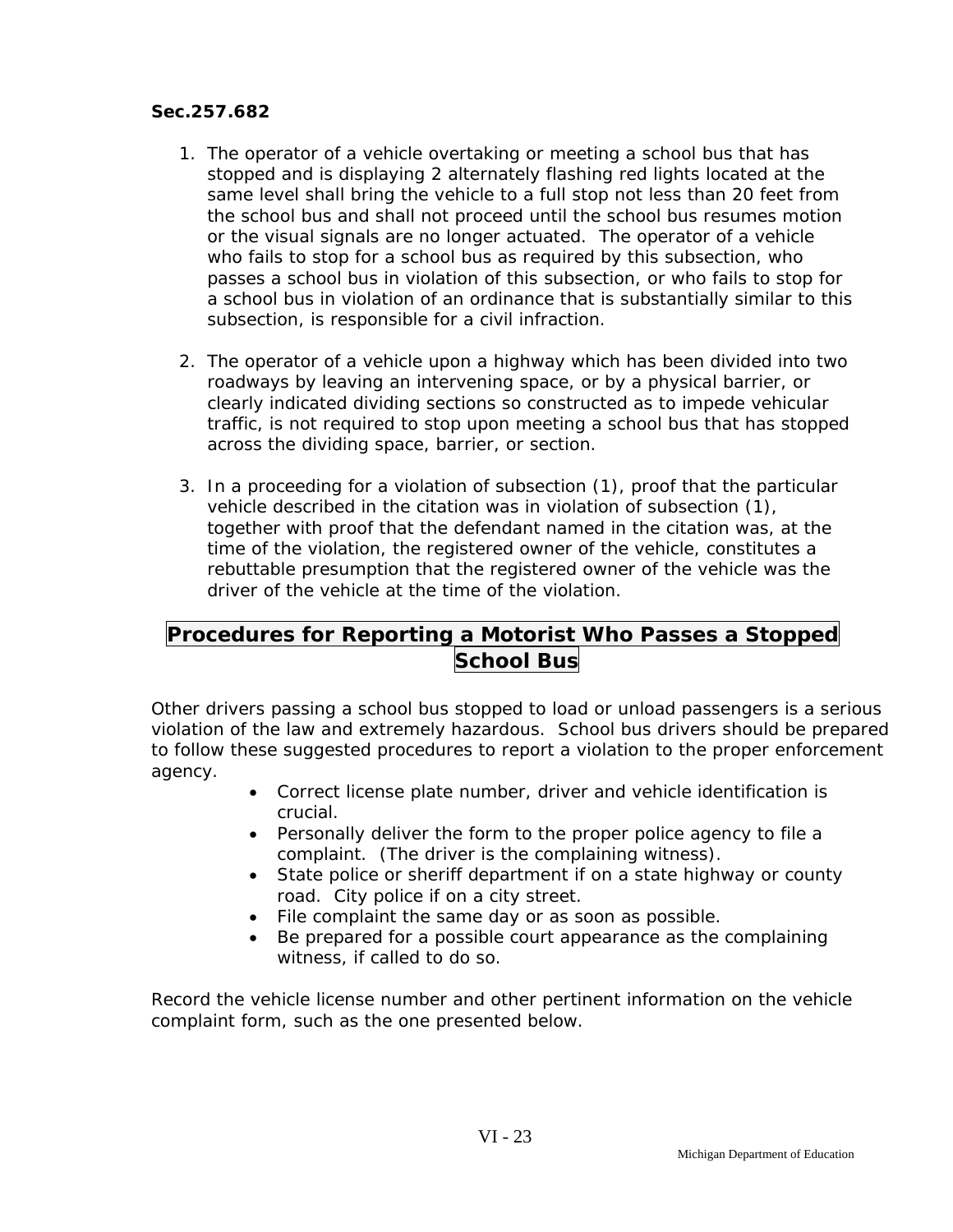| First<br>M.I.<br>Last<br>Street<br>State Zip Code<br>City<br><b>VIOLATION INFORMATION</b><br>Street, Road or Landmark<br>Street or Road<br>Vehicle Color Body Style-2 dr./4 dr./ P.U.<br>Plate No./State/Year<br>Dir. of Bus: ________<br>N-S-E-W Street<br>N-S-E-W<br>Street<br><b>REMARKS:</b> (circle one)<br>Dry/Wet/Slippery<br>Veh. Approach:<br>Front/Rear<br>Roadway:<br>Stopped/Rolling<br>Slow/Med./Fast<br>Veh. Speed:<br>Bus:<br><b>Bus Lights Flashing:</b> Yes/No<br>Veh. Driver:<br>Man/Woman<br>Adult/Teen/Senior<br>Bus Inspected Prior to Run: Yes/No<br>Age Group:<br>Additional Remarks: (Use back of form if needed)<br>the control of the control of the control of the control of the control of the control of the control of the control of the control of the control of the control of the control of the control of the control of the control<br>Use Diagrams to Position Vehicles:<br>N<br>Note: Identify streets/roads | Bus Number _________________ |
|-------------------------------------------------------------------------------------------------------------------------------------------------------------------------------------------------------------------------------------------------------------------------------------------------------------------------------------------------------------------------------------------------------------------------------------------------------------------------------------------------------------------------------------------------------------------------------------------------------------------------------------------------------------------------------------------------------------------------------------------------------------------------------------------------------------------------------------------------------------------------------------------------------------------------------------------------------|------------------------------|
|                                                                                                                                                                                                                                                                                                                                                                                                                                                                                                                                                                                                                                                                                                                                                                                                                                                                                                                                                       |                              |
|                                                                                                                                                                                                                                                                                                                                                                                                                                                                                                                                                                                                                                                                                                                                                                                                                                                                                                                                                       |                              |
|                                                                                                                                                                                                                                                                                                                                                                                                                                                                                                                                                                                                                                                                                                                                                                                                                                                                                                                                                       |                              |
|                                                                                                                                                                                                                                                                                                                                                                                                                                                                                                                                                                                                                                                                                                                                                                                                                                                                                                                                                       |                              |
|                                                                                                                                                                                                                                                                                                                                                                                                                                                                                                                                                                                                                                                                                                                                                                                                                                                                                                                                                       |                              |
|                                                                                                                                                                                                                                                                                                                                                                                                                                                                                                                                                                                                                                                                                                                                                                                                                                                                                                                                                       |                              |
|                                                                                                                                                                                                                                                                                                                                                                                                                                                                                                                                                                                                                                                                                                                                                                                                                                                                                                                                                       |                              |
|                                                                                                                                                                                                                                                                                                                                                                                                                                                                                                                                                                                                                                                                                                                                                                                                                                                                                                                                                       |                              |
|                                                                                                                                                                                                                                                                                                                                                                                                                                                                                                                                                                                                                                                                                                                                                                                                                                                                                                                                                       |                              |
|                                                                                                                                                                                                                                                                                                                                                                                                                                                                                                                                                                                                                                                                                                                                                                                                                                                                                                                                                       |                              |
|                                                                                                                                                                                                                                                                                                                                                                                                                                                                                                                                                                                                                                                                                                                                                                                                                                                                                                                                                       |                              |
|                                                                                                                                                                                                                                                                                                                                                                                                                                                                                                                                                                                                                                                                                                                                                                                                                                                                                                                                                       |                              |
|                                                                                                                                                                                                                                                                                                                                                                                                                                                                                                                                                                                                                                                                                                                                                                                                                                                                                                                                                       |                              |
|                                                                                                                                                                                                                                                                                                                                                                                                                                                                                                                                                                                                                                                                                                                                                                                                                                                                                                                                                       |                              |
|                                                                                                                                                                                                                                                                                                                                                                                                                                                                                                                                                                                                                                                                                                                                                                                                                                                                                                                                                       |                              |
|                                                                                                                                                                                                                                                                                                                                                                                                                                                                                                                                                                                                                                                                                                                                                                                                                                                                                                                                                       |                              |
|                                                                                                                                                                                                                                                                                                                                                                                                                                                                                                                                                                                                                                                                                                                                                                                                                                                                                                                                                       |                              |
|                                                                                                                                                                                                                                                                                                                                                                                                                                                                                                                                                                                                                                                                                                                                                                                                                                                                                                                                                       |                              |
|                                                                                                                                                                                                                                                                                                                                                                                                                                                                                                                                                                                                                                                                                                                                                                                                                                                                                                                                                       |                              |
|                                                                                                                                                                                                                                                                                                                                                                                                                                                                                                                                                                                                                                                                                                                                                                                                                                                                                                                                                       |                              |
|                                                                                                                                                                                                                                                                                                                                                                                                                                                                                                                                                                                                                                                                                                                                                                                                                                                                                                                                                       |                              |
|                                                                                                                                                                                                                                                                                                                                                                                                                                                                                                                                                                                                                                                                                                                                                                                                                                                                                                                                                       |                              |
|                                                                                                                                                                                                                                                                                                                                                                                                                                                                                                                                                                                                                                                                                                                                                                                                                                                                                                                                                       |                              |
|                                                                                                                                                                                                                                                                                                                                                                                                                                                                                                                                                                                                                                                                                                                                                                                                                                                                                                                                                       |                              |
|                                                                                                                                                                                                                                                                                                                                                                                                                                                                                                                                                                                                                                                                                                                                                                                                                                                                                                                                                       |                              |
|                                                                                                                                                                                                                                                                                                                                                                                                                                                                                                                                                                                                                                                                                                                                                                                                                                                                                                                                                       |                              |
|                                                                                                                                                                                                                                                                                                                                                                                                                                                                                                                                                                                                                                                                                                                                                                                                                                                                                                                                                       |                              |
|                                                                                                                                                                                                                                                                                                                                                                                                                                                                                                                                                                                                                                                                                                                                                                                                                                                                                                                                                       |                              |
|                                                                                                                                                                                                                                                                                                                                                                                                                                                                                                                                                                                                                                                                                                                                                                                                                                                                                                                                                       |                              |